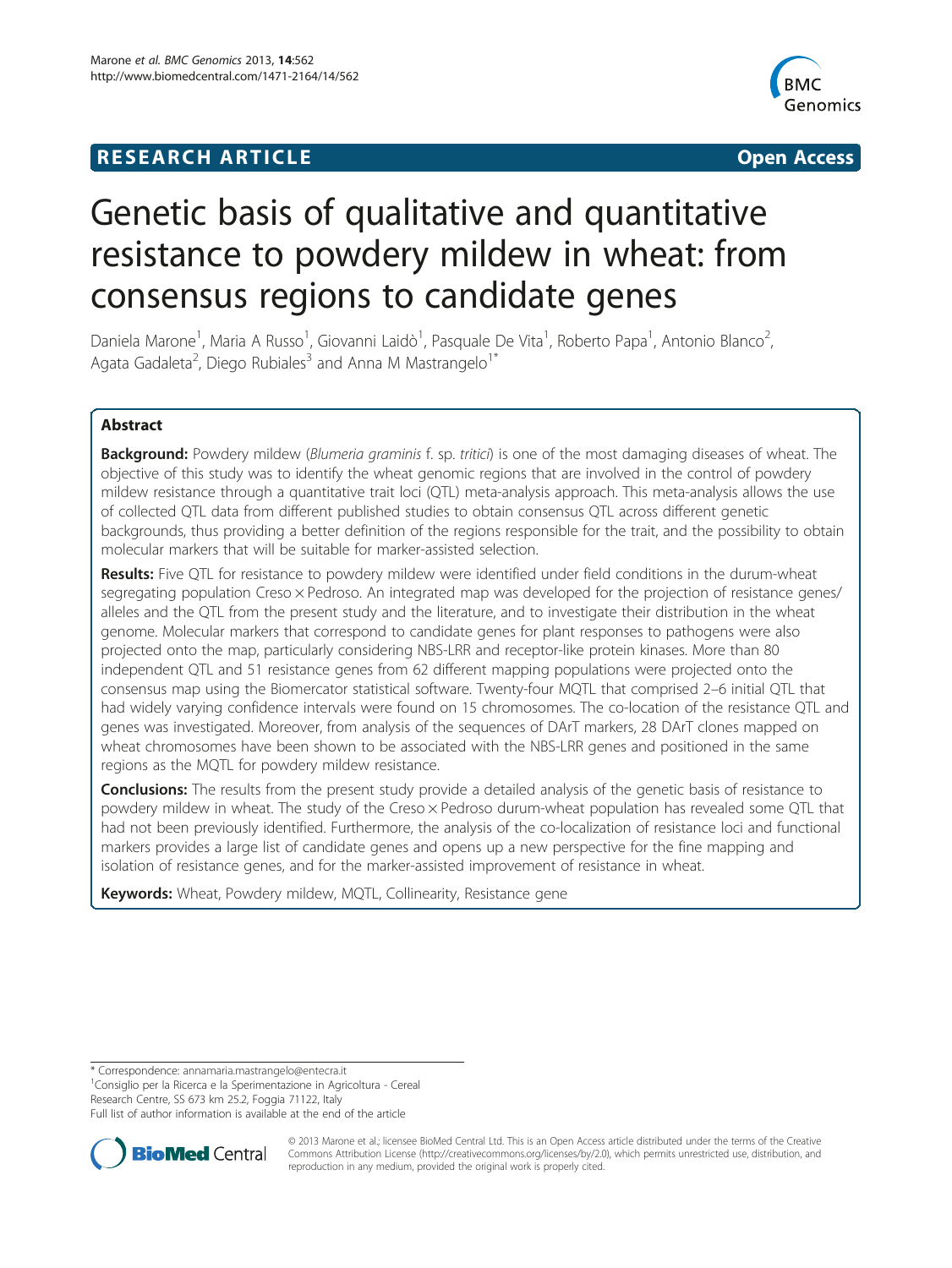## Background

Bread wheat (Triticum aestivum L.) and durum wheat [Triticum turgidum (L.) subsp. turgidum (L.) convar. durum (Desf.)] are among the most important cultivated crops worldwide. Powdery mildew, which is caused by the fungus Blumeria graminis f.sp tritici, results in important yield losses and affects stable wheat production in areas with cool or maritime climates. Breeding of resistant cultivars is the most economical and environmentally sound method to decrease the use of fungicides and to reduce crop losses due to this disease.

Both qualitatively and quantitatively inherited resistances have been reported in wheat against powdery mildew. Qualitative resistance to powdery mildew is controlled by major race-specific genes that are effective only against some isolates of powdery mildew. Unfortunately, qualitative resistance is usually of short durability, due to frequent changes in the pathogen population [[1\]](#page-14-0). Consequently, new resistance genes are continuously needed to replace the defeated ones.

To date, more than 60 powdery mildew resistance genes/ alleles have been reported in common and durum wheat [\[2\]](#page-14-0). Some of these were transferred from domesticated as well as wild relatives, such as Triticum turgidum var. dicoccoides (Körn.) and var. dicoccum (Schrank), T. timopheevii (Zhuk.), T. monococcum (L.), T. tauschii (Schmalh), and Aegilops speltoides (Tausch), or from more distant species, like Secale cereale (L.) [[2](#page-14-0)]. Molecular markers have largely been used for mapping a number of these genes to specific chromosomes or chromosome regions [[3\]](#page-14-0), and some of these genes have been cloned. In particular, Pm3b from hexaploid wheat is a member of the coiled-coil nucleotide binding site leucine-rich repeat (NBS-LRR) class of disease resistance genes, and it determines complete resistance [\[4](#page-14-0)]. Very often partial resistance is a polygenic trait, but this is not always the case. An example of monogenic partial resistance is the gene Mlo. Homologs of the barley [Hordeum vulgare (L.)] gene Mlo were found in syntenic positions in all three genomes of hexaploid wheat [\[5](#page-14-0)-[8\]](#page-14-0). The Mlo gene was isolated by positional cloning, and its deduced amino-acid sequence revealed no homologies to other characterized plant R proteins [[9](#page-14-0)]. This sequence defines an integral membrane protein with seven transmembrane helices and two casein kinase II motifs. A putative serine/ threonine protein kinase gene (*Stpk-V*) in the  $Pm21$  locus was also characterized as conferring durable resistance; it is located on chromosome 6 V of Haynaldia villosa (L.) and was transferred to wheat as a  $6VS \cdot 6AL$  translocation [[10](#page-14-0)].

The polygenic nature of partial resistance to powdery mildew makes it more complicated to handle in any breeding programs, compared to race-specific resistance. Many reports on high-density linkage maps and quantitative trait loci (QTL) that govern this trait are available in the literature, e.g., [[11](#page-14-0)[-13](#page-15-0)]. These QTL have been mapped against a single genetic background, and they have been evaluated in a limited number of environments. Moreover, it is difficult to predict the usefulness of QTL for marker-assisted selection based only on the QTL performance in an individual genetic background in any particular study. Goffinet and Gerber [\[14](#page-15-0)] proposed a method to combine the results from independent studies, called QTL meta-analysis, which allows the numbers and consensus positions of 'real' QTL involved in the control of a certain trait to be obtained. These QTL regions from the QTL meta-analysis ('meta-QTL', or MQTL) have refined, or consensus, positions, and they can facilitate the identification of positional candidate genes. In wheat, some examples of MQTL have been reported. Quraishi et al. [[15\]](#page-15-0) provided an overall view of MQTL for nitrogen use efficiency and grain dietary fiber content in bread wheat, with an unraveling of the candidate genes for these traits. Stable QTL that have provided MQTL have been defined also for yield, yield components, and crop height, which are very important traits in wheat breeding [\[3](#page-14-0),[16](#page-15-0)]. Ear emergence and resistance against Fusarium head blight have also been studied in wheat, which resulted in increased precision in the QTL position estimations and the identification of molecular markers linked to them [[17-20](#page-15-0)].

In the present study, we report on the MQTL for resistance to powdery mildew in wheat. The objectives were: 1) to identify new sources for resistance to powdery mildew in durum wheat; 2) to develop a high-density integrated map for the projection of resistance genes/ alleles and QTL, and to investigate their distribution in the wheat genome; 3) to identify MQTL across studies to validate results from independent studies and reliable markers for marker-assisted selection; and 4) to identify the homologous regions of MQTL in other crops using a comparative genomics approach, to provide candidate genes that drive this trait.

### Results and discussion

### QTL mapping for resistance to powdery mildew in the durum-wheat Creso  $\times$  Pedroso RIL population

The durum-wheat cultivars Creso and Pedroso have been evaluated for different traits and have shown some interesting phenotypes, in particular for disease resistance. A major QTL for resistance to leaf rust was previously mapped on the long arm of chromosome 7B of Creso [[21](#page-15-0)]. In the present study, we performed a combined ANOVA in the recombinant inbred line (RIL) population for powdery mildew disease severity over two environments. The mean squares due to RILs, environments, and RIL × environment interactions were highly significant. The means of the parental lines, the means and ranges of the RIL population, and the variance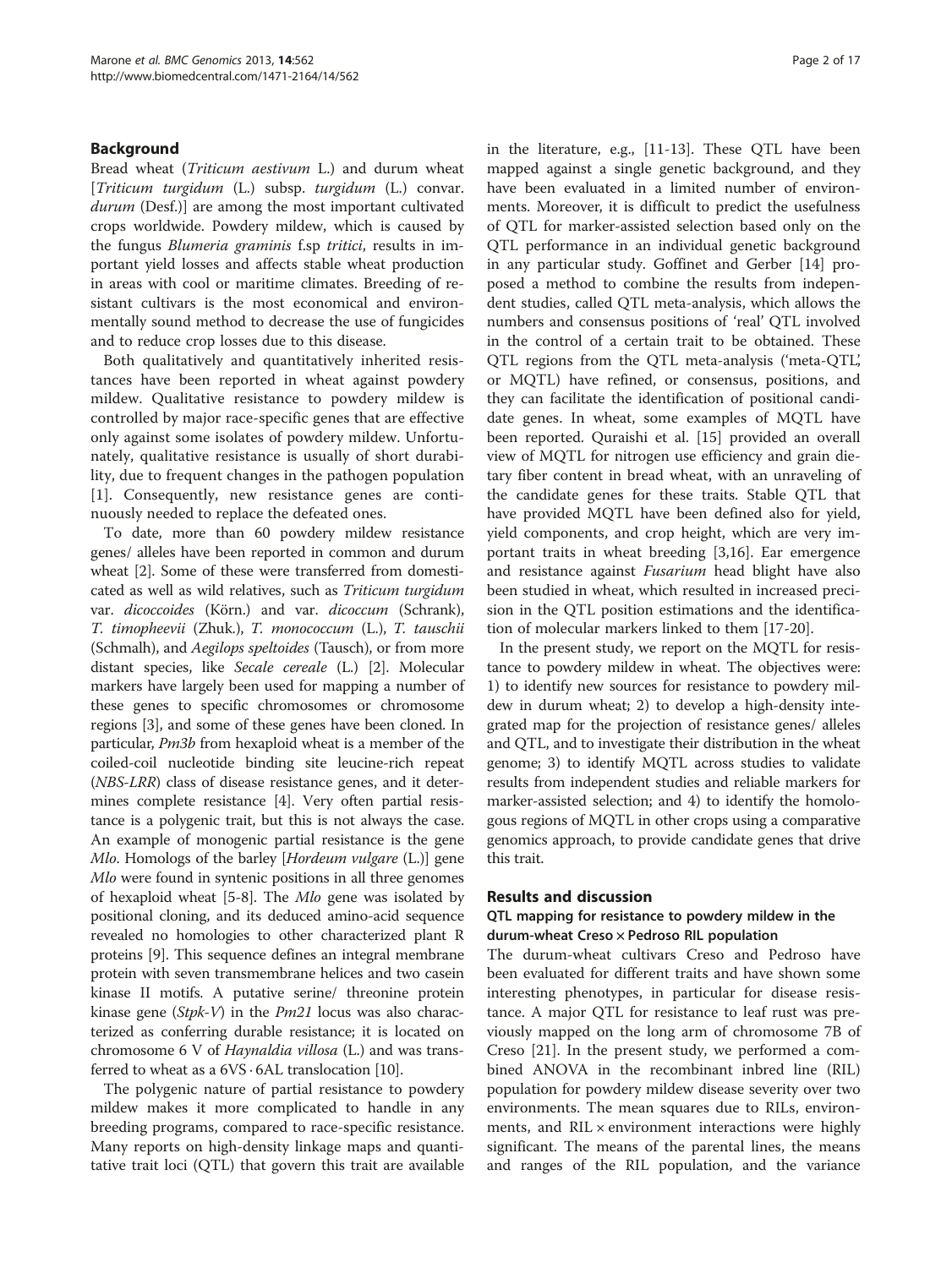components estimated for each trait over the two environments are reported in Additional file [1](#page-14-0). The parents of the segregating population showed a significant, although small, difference, with higher disease severity observed for Pedroso. This difference was consistent for both of the environments, although the infection pressure was higher in Italy than in Spain. The continuous phenotypic frequency distributions across the two environments of the 123 RILs for disease severity score showed a normal distribution, which suggests a quantitative genetic basis for this trait (data not shown).

A total of 5 QTL were detected in the present study, on chromosomes 6A, 2B, 3B and 6B, with logarithm of odds (LOD) values between 3.0 and 5.0 (Additional file [2](#page-14-0)). The observed variability for the phenotype ranged from 10.6% to 18.5%. Interestingly, the two QTL named CP 3 and located at 16 cM on chromosome 6B could correspond to the same genomic region, which would be common to both environments. This idea is supported because the two QTL fall within the same region on the integrated map (Additional file [3](#page-14-0): Figure S1). All of the other QTL identified in the present study were expressed only in one environment, probably due to differences in the natural populations of powdery mildew present in the two environments. The alleles of resistance to powdery mildew were contributed by both parents. In particular, based on the sign of the additive effects, the allele of Creso was effective in decreasing disease severity for QTL CP 2; for the other QTL, the resistant phenotype was contributed by the allele of Pedroso. The limited difference in resistance between the two parents justifies the possibility that some resistant alleles are also contributed by the cv. Pedroso. Furthermore, the low disease pressure registered in the two environments can allow to detect a qualitative resistance more than a quantitative one. Another possible explanation of our results is that a major QTL or other QTL contributed by the cv. Creso could be present in genomic regions that are not covered by molecular markers in the Creso x Pedroso genetic map. In this case they have not been detected in the present study, while only minor QTL are evident. The map positions of the QTL are reported in Additional file [3:](#page-14-0) Figure S1, except for QTL CP 4, for which the projection was not possible, as only one marker (Xbarc134 - 121.6 cM) was in common between the Creso  $\times$  Pedroso map and the integrated map developed in the present study. As will be described in detail in the following paragraphs, the QTL CP 2, 3, 4, and 5 did not fall into MQTL regions, even if they were at a distance of <10 cM from other individual QTL. For this reason we cannot be sure that they correspond to regions not previously identified. Interestingly, QTL CP 1 on chromosome 6A identified a genomic region that is characterized by the absence of previously described QTL. Therefore, the results from the analysis of the Creso  $\times$ 

Pedroso population have revealed a new source of quantitatively inherited resistance to powdery mildew.

#### Development of a wheat integrated map

A dense consensus map was obtained by merging the recent durum-wheat high-density consensus map developed by Marone et al. [[22\]](#page-15-0) with two well-saturated bread-wheat maps [[23,24](#page-15-0)]. The resulting integrated map represents a useful tool for MQTL, by starting from genetic loci that were identified in both tetraploid and hexaploid wheat. After that, a number of partial genetic maps related to small chromosomal regions were projected onto the integrated map; these regions contained genes/ QTL of resistance to powdery mildew, as revealed by the present study and previous studies. Furthermore, as a large proportion of diversity arrays technology (DArT) markers corresponding to expressed sequences was revealed to code for resistance proteins, such as NBS–LRR proteins or LRR kinases [[25\]](#page-15-0), the chromosomal regions from the genetic maps available in the literature and containing these DArT markers were also projected onto the map.

The final consensus map was composed of 3,618 markers (DArT, simple sequence repeat [SSR], expressed sequence tag [EST]-derived, sequence-tagged sites, and restriction fragment length polymorphism) and spanned a total map length of 3,723.9 cM (Table [1;](#page-3-0) Additional file [3:](#page-14-0) Figure S1; Additional file [4\)](#page-14-0). A total of 1,260 markers were positioned on genome A, 1,876 on genome B, and only 482 on genome D, even if the total lengths were not very different (Table [1\)](#page-3-0). The average distance between markers on the whole genome was 1 cM per marker, thus enabling the more precise location of the QTL.

Out of 3,618 markers mapped, 295 corresponded to putatively expressed sequences, and for most of these (234), a putative function could be proposed based on similarity searches (Additional file [4](#page-14-0)). In many cases, this function was related to plant responses to diseases. Also in this case, the A and B genomes were much more represented than the D genome. In particular, one PCR-based molecular marker was found to correspond to a NBS-LRR gene  $(Xcdo244$  on 2B - 129.4 cM), and five other markers to three protein kinases  $(TC91851$  on  $5A - 85.4$  cM -, Xbcd1088 on 5A - 95 cM -, and Xmag1759 on 7A - 206.6 cM) and two pathogenesis-related proteins (TC77302 on 3A - 151.8 cM - and TC92445 on 7A - 226.9 cM). Finally, out of 105 mapped DArT markers, 72 corresponded to NBS-LRR proteins (Additional file [3](#page-14-0): Figure S1, purple) and 33 to protein kinases, with most of these containing a LRR domain (Additional file [3](#page-14-0): Figure S1, brown). These markers were spread all over the genome, except for chromosomes 3D, 4B, 4D, and 5D. The number per chromosome was from 1 (3A and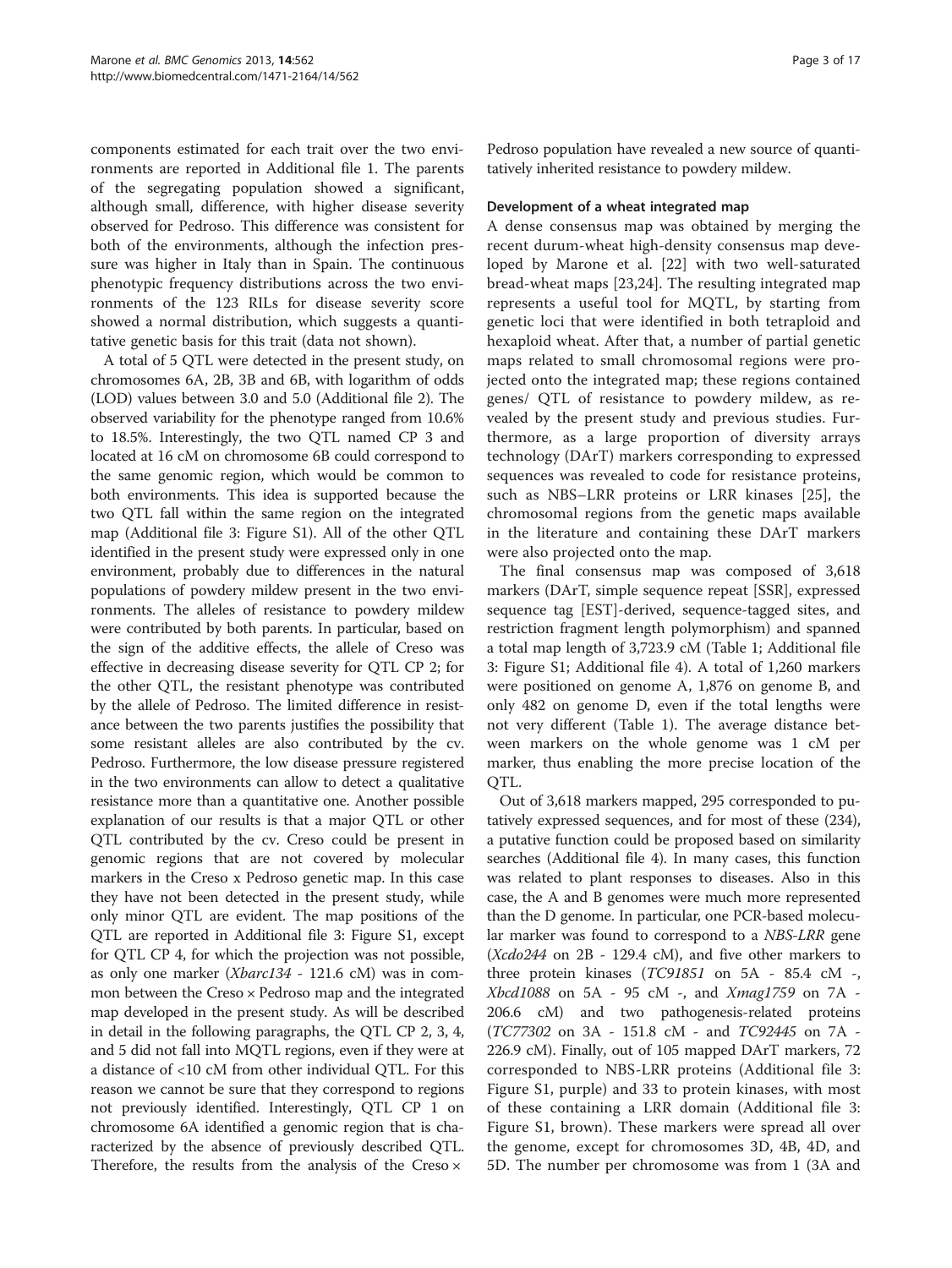| Chromosome         | N° anonymous<br>markers | N° markers corresponding to<br>NBS-LRR/KIN | N° markers with other<br>putative function | <b>Total</b><br>markers | Length<br>(cM) | Density (cM/<br>marker) |
|--------------------|-------------------------|--------------------------------------------|--------------------------------------------|-------------------------|----------------|-------------------------|
| 1A                 | 132                     | 2/0                                        | 8                                          | 142                     | 108.3          | 0.7                     |
| $2A$               | 159                     | 6/1                                        | $\overline{2}$                             | 168                     | 98.2           | 0.6                     |
| 3A                 | 119                     | 1/0                                        | 13                                         | 133                     | 167.8          | 0.8                     |
| 4A                 | 234                     | 10/1                                       | 18                                         | 263                     | 207.1          | 0.8                     |
| 5A                 | 120                     | 1/0                                        | 15                                         | 136                     | 209.4          | 1.5                     |
| 6A                 | 208                     | 3/2                                        | 3                                          | 216                     | 206.5          | 0.9                     |
| 7A                 | 177                     | 8/5                                        | 12                                         | 202                     | 260.5          | 1.3                     |
| Genome A           | 1,149                   | 31/9                                       | 71                                         | 1,260                   | 1,257.8        | 1.0                     |
| 1B                 | 264                     | 3/3                                        | 9                                          | 279                     | 224.8          | $0.8\,$                 |
| 2B                 | 267                     | 9/4                                        | 6                                          | 286                     | 205.9          | 0.7                     |
| 3B                 | 360                     | 6/3                                        | 3                                          | 372                     | 138.5          | 0.4                     |
| 4B                 | 107                     | 0/1                                        | 5                                          | 113                     | 153.1          | 1.3                     |
| 5B                 | 184                     | 2/3                                        | $\overline{7}$                             | 196                     | 278.9          | 1.4                     |
| 6B                 | 267                     | 8/2                                        | $\overline{7}$                             | 284                     | 180.8          | 0.6                     |
| <b>7B</b>          | 317                     | 5/4                                        | 20                                         | 346                     | 238.9          | 0.7                     |
| Genome B           | 1,766                   | 33/20                                      | 57                                         | 1,876                   | 1,420.9        | 0.8                     |
| 1D                 | 103                     | 3/1                                        | 1                                          | 108                     | 133.1          | 1.2                     |
| 2D                 | 79                      | 1/1                                        | $\circ$                                    | 81                      | 126.6          | 0.6                     |
| 3D                 | 59                      | 0/0                                        | $\mathbf{0}$                               | 59                      | 291.9          | 4.9                     |
| 4D                 | 37                      | 0/0                                        | $\overline{0}$                             | 37                      | 128.6          | 3.5                     |
| 5 <sub>D</sub>     | 83                      | 0/0                                        | 1                                          | 84                      | 101            | 1.2                     |
| 6D                 | 35                      | 2/0                                        | $\circ$                                    | 37                      | 110            | $\mathbf{3}$            |
| 7D                 | 73                      | 3/0                                        | $\mathbf{0}$                               | 76                      | 154            | $\overline{2}$          |
| Genome D           | 469                     | 9/2                                        | $\overline{2}$                             | 482                     | 1,045.2        | 2.2                     |
| Genomes A,<br>B, D | 3,384                   | 73/31                                      | 130                                        | 3,618                   | 3,723.9        | 1.0                     |

<span id="page-3-0"></span>Table 1 Summary of the main features of the wheat integrated map

cM centimorgan.

5A) to 13 (2B and 7A). Eleven of the NBS-LRR genes showed similarity with proteins belonging to the subgroup of coiled-coil NBS-LRR genes (wPt-1862 on chromosome 1A - 45.1 cM -, wPt-6059 - 72.6 cM - and wPt-7421 - 81.9 cM - on chromosome 1D, wPt-6064 on chromosome 2A - 80.3 cM -, wPt-4368 on chromosome 2B - 118.7 cM -, wPt-4077 on chromosome 3A - 82.5 cM -, wPt-1516 - 11.7 cM - and wPt-8845 - 114.6 cM - on chromosome 3B, wPt-3729 on chromosome 4A - 177.6 cM -, wPt-4936 on chromosome 5B - 120.8 cM -, and wPt-0833 on chromosome 7D - 16.3 cM). Furthermore, four DArT markers were similar to NBS-LRR and also contained an additional BED zinc finger domain (wPt-2120 on 2B - 73.3 cM -, wPt-0950 on 2B - 93 cM -, wPt-0189 on 2B - 113.3 cM -, and wPt-4660 on 4A - 73.7 cM).

The sequences of the markers corresponding to R genes were searched against the database of the wheat separate chromosome arms promoted by the International Wheat Genome Sequencing Consortium [\(http://urgi.](http://urgi.versailles.inra.fr/srs83/displayTool.do?toolName=BlastN) [versailles.inra.fr/srs83/displayTool.do?toolName=BlastN\)](http://urgi.versailles.inra.fr/srs83/displayTool.do?toolName=BlastN), to study other genes eventually present in the same genomic clone. The results of the searches are reported in Additional file [5](#page-14-0). In many cases, other genes were present, and in particular, genes corresponding to transposons and retrotransposons, exonucleases, acyl transferase, RNaseH, and other unknown proteins. In particular, transposons are recognized as one of the factors that drive gene duplication and amplification events that are at the basis of the evolution of this class of genes [[26](#page-15-0)]. However, in other cases, more copies of resistance genes were observed. The marker wPt-4077 (82.5 cM) corresponded to a genomic region on the long arm of chromosome 3A that contained two copies in tandem (at a distance of about 2000 bp) and in the same orientation as a NBS-LRR gene similar to the Rp1-like gene of *Brachypodium distachion*. There were also two copies of a NBS-LRR gene in the region of chromosome 4A, where the marker  $wPt$ -6303 (55.6 cM) was positioned. In this case, the sequences were similar to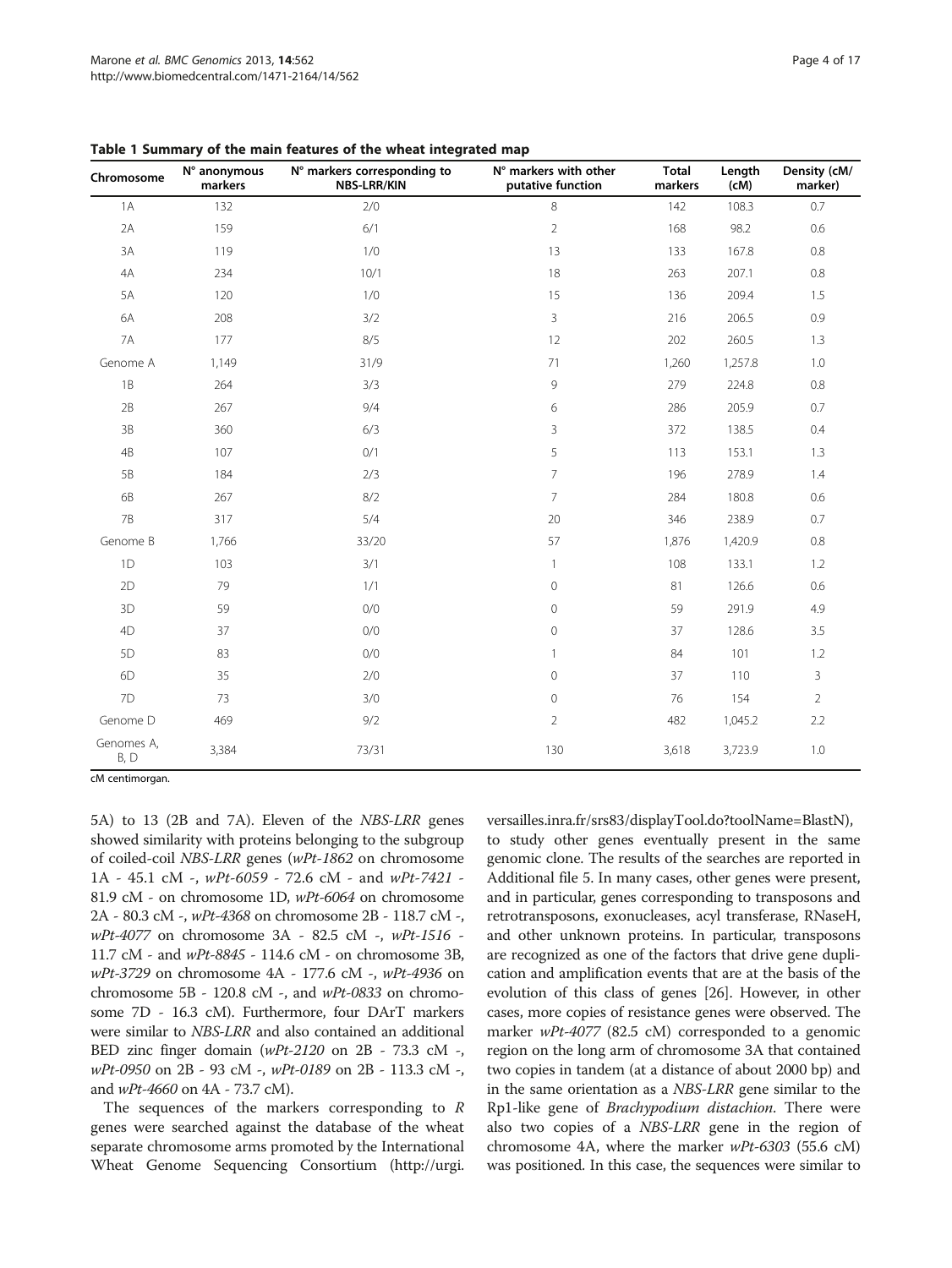a gene of Zea mays, and they showed opposite orientation. The distance was again ca. 2000 bp. Similar cases were observed for the markers wPt-0992a (176.9 cM) and wPt-3729 (177.6 cM) on chromosome 4A, and wPt-2782 (83.4 cM) on chromosome 6D. Two genes coding for receptor-like kinases were found within the genomic clone corresponding to the marker wPt-8238 (70.6 cM) on chromosome 3B.

In some cases, three copies of a gene were found in the clone. This was the case for the markers wPt-1314 (chromosome 6D - 90.4 cM), which corresponds to a NBS-LRR gene, and wPt-5011 (chromosome 1B - 59.1 cM), which corresponds to a LRR receptor-like protein. For this marker, the genomic clone on chromosome 1B contained three genes, the first in opposite orientation with respect to the second and third ones. There was also a genomic clone in a homoelogous position on the long arm of chromosome 1A, and also in this case there were three copies of the gene, with the same orientation as the corresponding genes in the homoeologous locus.

In other cases, clusters of resistance genes of different types were observed. The marker wPt-2147 (44.8 cM) on the short arm of chromosome 2A fell into a region containing a NBS-LRR gene and a gene coding for a probable receptor-like kinase. On the same chromosome, the marker wPt-1601a (48 cM) corresponded to a genomic clone that contained a protein kinase and a NBS-LRR gene. R genes are organized in large families that are subjected to continuous evolution, because of their constant interactions with the evolving pathogens. They often occur in clusters at specific loci following gene duplication and amplification events, and these clusters can combine similar or different genes, as has been shown for a number of species [\[27\]](#page-15-0). The results reported in the present study confirm this feature also in wheat.

An abundance of  $R$  genes in plant genomes has been described in many species. As an example, around 600 R gene loci were identified by Shang et al. [[28\]](#page-15-0) in a genomewide comparison of the major class of  $R$  genes between the indica and japonica rice varieties. Knowledge of the map positions of these genes is of great importance for genetic studies that are aimed at the identification and fine mapping of resistance determinants. Furthermore, positioning these genes in genetic maps rich in molecular markers offers the chance to select many molecular markers closely linked to resistance determinants, to be used in marker-assisted selection programs [\[27\]](#page-15-0). Forty DArT sequences that correspond directly or indirectly to NBS-LRR genes and protein kinases were mapped in durum wheat in a previous study, and many of these were positioned in regions where determinants of resistance to a number of plant pathogens have been identified [[22](#page-15-0)].

The construction of a dense integrated map allowed us to extend the number of markers corresponding to  $R$  genes mapped on the wheat genome: a total of 117 genes were mapped (104 markers positioned on the map, plus 13 additional genes found in the same genomic clone of some markers), which comprised 79 NBS-LRR genes and 38 protein kinases, most of which contained LRR domains.

#### Meta-analysis results

Meta-analysis provides the estimates of QTL consensus positions and the confidence intervals (CIs) where the causative polymorphisms of the QTL are most likely to be positioned [[29\]](#page-15-0). MQTL have been used for different traits in wheat and other crops, such as for wheat-grain morphology [[30](#page-15-0)], for digestibility and cell-wall traits in maize [[29\]](#page-15-0), for grain yield in rice [[31\]](#page-15-0) and for multiple disease resistance in barley [[32\]](#page-15-0).

In total, this analysis used 20 publications that described 96 QTL for powdery mildew resistance, plus the 5 QTL described in the present study (101 in total). The characteristics of the phenotyping experiments and mapping populations are reported in Additional file [6.](#page-14-0) The chromosomal locations of 52 resistance genes/ alleles collected from 48 different mapping populations are also reported in this study (Additional file [3](#page-14-0): Figure S1; Additional file [7](#page-14-0)). Three additional genes for resistance to powdery mildew have been published over the last few months, and therefore they are not included in the present analysis, which was already finalized at that stage. The gene Ml5323 has been mapped to chromosome 2B [\[33](#page-15-0)] in a region that corresponds to the gene MlIW170 that was mapped in the present study. Moreover, another gene (Pm46) has been reported in the literature, in the same region as Pm45, under the individual QTL QPm.inra-5D [\[34](#page-15-0)]. The last gene, Pm24b, was reported as tightly associated to Pm24 by Xue et al. [[35\]](#page-15-0), which was mapped in the present study on chromosome 1D.

The analysis resulted in 24 MQTL, each of which resulted from integration of at least two initial QTL. Thirty-seven out of the initial 101 QTL remained as singletons. The MQTL, along with their Akaike Information Criterion values, CIs, flanking markers, and number of initial QTL involved are reported in Table [2](#page-5-0). The number of clustered initial QTL ranged from 2 to 6, whereas the 95% CI of the MQTL varied from 0.2 to 48.5 cM, with an average of 7.3 cM. MQTL were found on all chromosomes, except for 1D, 3B, 3D, 4D, 6B, and 6D, and their number per chromosome ranged from 1 to 3 (Additional file [3](#page-14-0): Figure S1, Table [2\)](#page-5-0).

In the present study, resistance 'hot spots' were highlighted, where the QTL detected in different studies are located within the same genomic region, together with the  $Pm$  genes, such as on chromosomes of groups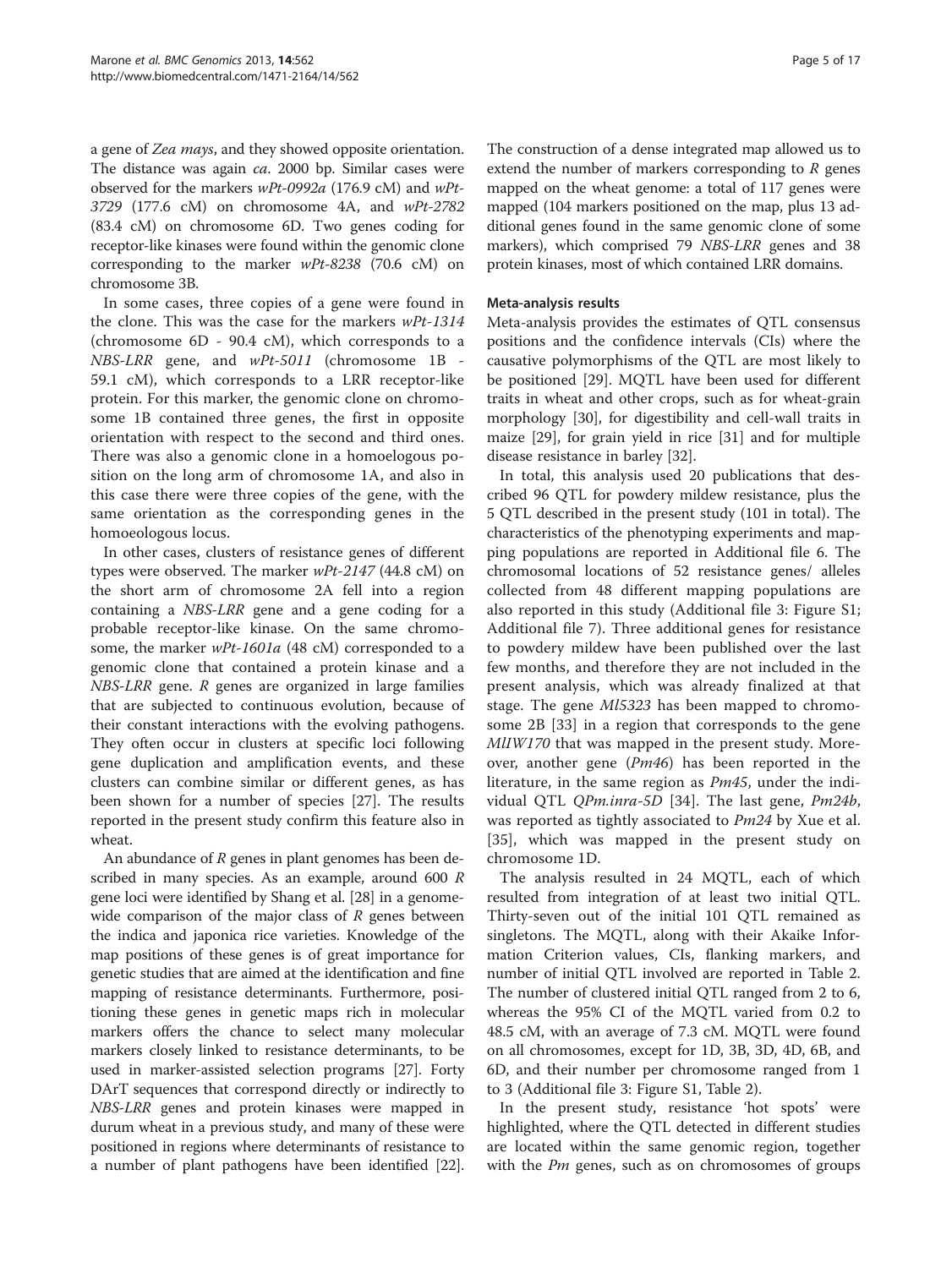| <b>MQTL</b> | Chr            | <b>AIC</b><br>value | Position<br>(CM) | Mean initial CI<br>(CM) | <b>MQTL CI (95%)</b><br>(CM) | <b>Flanking markers</b>   | N° of initial<br><b>QTL</b> | N° of involved<br>QTL |   |   |
|-------------|----------------|---------------------|------------------|-------------------------|------------------------------|---------------------------|-----------------------------|-----------------------|---|---|
| MQTL1       | 39<br>1A       |                     |                  |                         | 47.4                         | 3.4                       | 0.7                         | Xgdm33a-wPt-8072      | 8 | 3 |
| MQTL2       |                |                     | 56.3             | 14.4                    | 1.3                          | Xcfd15a-Xgwm33            |                             | 4                     |   |   |
| MQTL3       | 1B             | 40.2                | 17.9             | 30.1                    | 9.7                          | wPt-3477-wPt-0655         | 5                           | $\overline{2}$        |   |   |
| MQTL4       | 2A             |                     | 68.7             | 3.5                     | 2.9                          | Xgwm47a-PmHNK54           | 7                           | $\overline{2}$        |   |   |
| MQTL5       |                | 25.5                | 85.7             | 11.5                    | 0.6                          | XgbxG303-Xcfd267          |                             | 3                     |   |   |
| MQTL6       |                |                     | 82.9             | 9                       | 0.3                          | Xbarc98-Xbarc1147         |                             | $\overline{2}$        |   |   |
| MQTL7       | 2B             | 48.7                | 100.1            | 6.4                     | 1.5                          | Xcfd70-Xwmc149a           | 8                           | 3                     |   |   |
| MQTL8       |                |                     | 136.7            | 53.5                    | 20.4                         | BJ253815-wPt-0471         |                             | $\overline{2}$        |   |   |
| MQTL9       | 2D             | 14.1                | 81               | 15.5                    | 7.5                          | Xgwm157-Xcfd16            | 3                           | $\overline{2}$        |   |   |
| MQTL10      | 3A             | 20.3                | 42.4             | 67.9                    | 48.5                         | Xcfd79a-Xwmc264a          | $\overline{2}$              | $\overline{2}$        |   |   |
| MQTL11      |                |                     | 59.6             | 8.2                     | 1.2                          | Xgwm111a-Xgwm894          |                             | $\overline{2}$        |   |   |
| MQTL12      | 4A             | 64.8                | 146.8            | 73.6                    | 10.5                         | Xbcd130-TC85050           | 8                           | 3                     |   |   |
| MQTL13      |                |                     | 174.8            | 20.8                    | 7.1                          | wPt-1362-Xwmc104a         |                             | 2                     |   |   |
| MQTL14      | 4B             | 13.7                | 109.3            | 14                      | 3.9                          | Xbcd110-Xgwm6a            | 3                           | $\overline{2}$        |   |   |
| MQTL15      |                |                     | 89.6             | 43.7                    | 3.4                          | Xbcd1355-Xbarc1           |                             | 3                     |   |   |
| MQTL16      | <b>5A</b>      | 93.2                | 135.9            | 31.5                    | 9.3                          | Xgwm443c-Xcfa2155         | $\overline{7}$              | $\overline{2}$        |   |   |
| MQTL17      | 5B             | 51.5                | 105              | 20.3                    | 8.3                          | Xbarc4a-wPt-1951          | 6                           | 3                     |   |   |
| MQTL18      |                |                     | 47.7             | 3.9                     | 1.7                          | PmY212-Xwmc818e           |                             | $\overline{2}$        |   |   |
| MQTL19      | 5 <sub>D</sub> | 38.4                | 49.6             | 5.8                     | 0.2                          | Xgwm174-Xwmc289           | 9                           | 6                     |   |   |
| MQTL20      | 6A             | 12                  | 129.9            | 15.5                    | 3.8                          | Xwmc580-Xgwm617b          | 3                           | $\overline{2}$        |   |   |
| MQTL21      |                | 21.6                | 112.5            | 41.7                    | 16.9                         | Xwmc826d-wPt-3992         |                             | 3                     |   |   |
| MQTL22      | 7A             | 20.7                | 186.6            | 29.6                    | 7.8                          | wPt-4553-NCA6Pm           | 9                           | 3                     |   |   |
| MQTL23      | 7B             | 33.5                | 137.2            | 22.3                    | 5.2                          | wPt-8938-PmTm4            | 5                           | 3                     |   |   |
| MQTL24      | 7D             | 33.8                | 72.6             | 16.2                    | $\overline{2}$               | Xgpw1106-Lr34/Yr18/<br>Pm | 5                           | 4                     |   |   |

<span id="page-5-0"></span>Table 2 Characteristics of the MQTL identified in the present study

Chr chromosome, AIC Akaike Information Criterion, CI confidence interval, cM centimorgan.

1, 2, 4, 5, and 7. The chromosomes that are richer in loci for resistance to powdery mildew are: chromosome 2B, with three MQTL, one individual QTL and  $6 \, Pm$  genes, with two of these positioned under MQTL8; and chromosome 7A, with two MQTL, two individual QTL, and the highest number of  $Pm$  genes (13). No genes were mapped on chromosomes of group 4 and on 1B, 3A and 3D.

In more detail, the region comprised between MQTL1 and MQTL2 on chromosome 1A is characterized by the presence of four genes (Pm3g, Pm3a, Pm3e, and Mlar), one of which  $(Pm3g)$  is under MQTL1, and the others are a few cM from MQTL1 and MQTL2. On chromosome 2A, MQTL4 co-maps with *PmHNK54*, while Pm4b is under MQTL5. Four genes (PmJM22, PmPS5B, MlAB10, and MlZec1) are located in the region of MQTL8 on chromosome 2B, but only the first one comaps. On chromosome 2D, the gene *Pm43* is localized near (1.4 cM from) MQTL9. Chromosome 5D has MQTL18, which includes PmY212 and two other genes

(Pm35 and PmY201) that are mapped very close to MQTL19 (less than 1 cM away). The homoeologous group 7 is characterized by gene/ MQTL co-localization on all of the three chromosomes. MQTL22 on chromosome 7A includes NCA6Pm. Two genes (Pm5d and PmTm4) are under MQTL23 on chromosome 7B, and another two (*mlxbd* and *Pm5e*) are at very short distance from MQTL23. Finally, the gene Lr34/Yr18/Pm is included in MQTL24 on chromosome 7D.

Genes mapped at very small distances can represent allelic series at the same locus, or clusters of  $R$  genes. The three *Pm3* genes on chromosome 1A might represent an allelic series at the Pm3 locus. Similar cases are Pm4 (chromosome 2A) with three alleles, and Pm5 (chromosome 7B) with two alleles. On chromosome 7A, two genes, Mlm80 and Mlm2033, are mapped at a distance of 0.7 cM from each other on the consensus map, and Yao et al. [[36\]](#page-15-0) described these as two alleles of the same locus; however, in other cases, allelism tests might be necessary to indicate either different alleles at the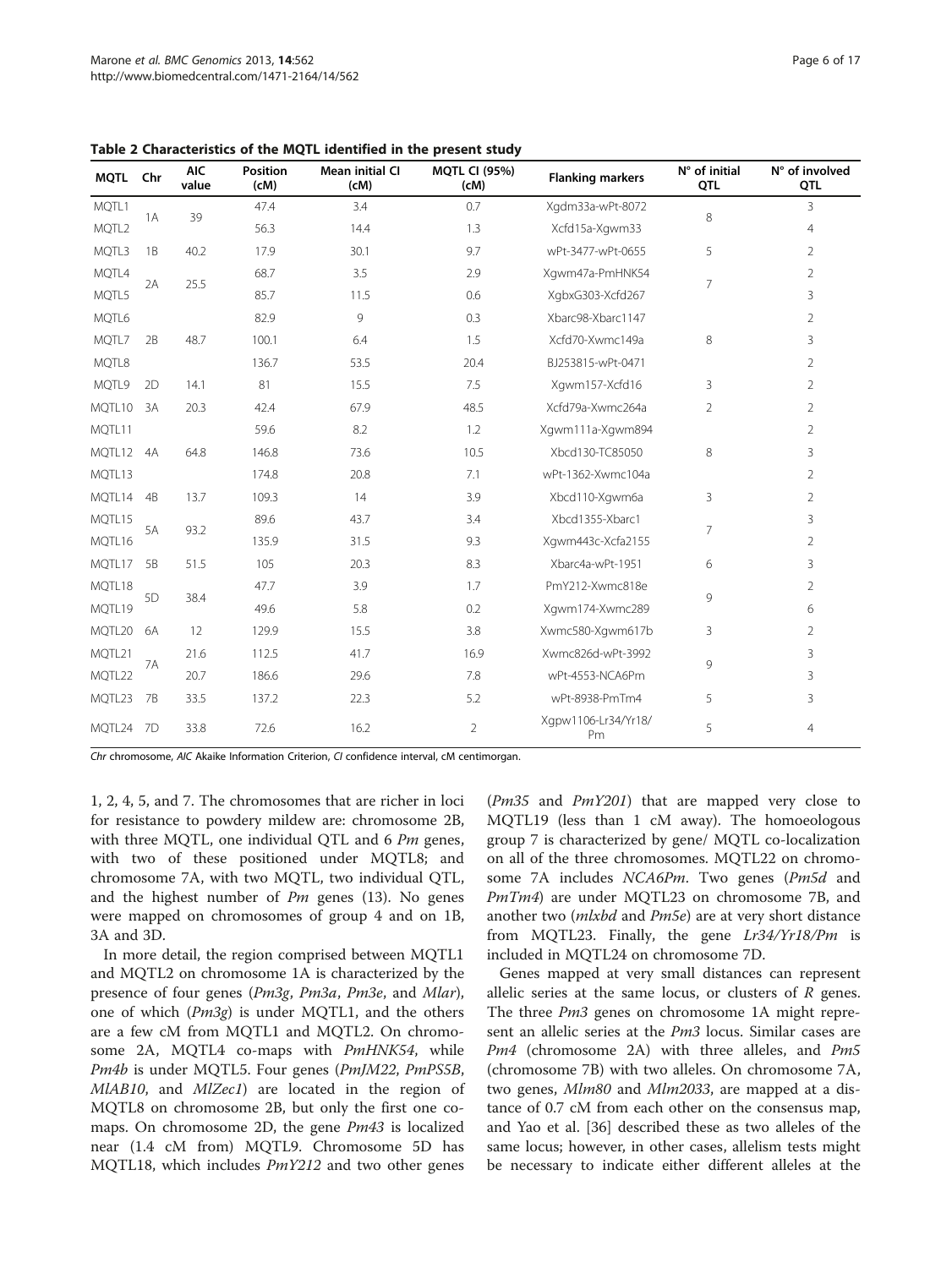same locus or tightly linked resistance genes, even with different resistance specificities. Schweizer and Stein [[32](#page-15-0)] recently reported that loci for resistance to different diseases can associate in the same locus in barley. We found similar results in wheat, as we can identify the regions on chromosomes 4B and 4D that correspond to TaMlo loci, homologs of barley Mlo, based on common markers between our map and that developed by the International Triticeae Mapping Initiative. In particular, these correspond to the MQTL14 region on chromosome 4B and the single QTL QPm.caas on chromosome 4D. For chromosome 4A, two DArT markers that correspond to the barley NBS2-RDG2a gene for resistance to leaf stripe ( $wPt$ -0992 - 176.9 cM ; [\[25](#page-15-0)]) and to a rust resistance Rp1-like protein of T. aestivum (wPt-3729 - 177.6 cM ; [[25](#page-15-0)]) are positioned in the region corresponding to MQTL13 on chromosome 4A. The Pm1 gene is associated with the leaf and stem rust resistance genes Lr20 and Sr15 on chromosome 7A [\[37](#page-15-0)]. Many genes/ alleles are also located under or very close to a single QTL, as for chromosomes 1A, 1D, 2A, 3B, 5A, 5B, 5D, 6A, 6B, 6D, 7A, and 7B (Additional file [3:](#page-14-0) Figure S1). Resistance determinants are generally located in the telomeric and sub-telomeric regions, according to Schmolke et al. [[38](#page-15-0)].

The chromosomal regions involved in the control of powdery mildew resistance were also investigated to find candidate genes for this trait, by searching in public databases for possible functions for these sequenced markers that putatively correspond to expressed genes. Many functional categories were identified, as annotated in Additional file [4](#page-14-0). Most of the candidate genes encode NBS-LRR proteins, LRR-protein kinases, receptor-like protein kinases, WRKY or NAC transcription factors, pathogenesis-related proteins, cell transporters, or glutathione transferases (involved in the metabolism of reactive oxygen species), or proteins involved in lipid metabolism, amino-acid biosynthesis or cell wall modifications upon powdery mildew attack. As examples, on chromosome 1A there are genes that correspond to putative ketol-acid reductoisomerase, an enzyme induced by plant–pathogen interactions [\[39](#page-15-0)] near MQTL2 (Xcdo1160 - 53.6 cM) and under the individual QTL  $QPm_Lan$  (*Xmwg632 - 80.3 cM*; [[40\]](#page-15-0)). Three other genes of interest are a thioredoxin, 1,4-benzoquinone reductase, and a protein kinase (markers Swes578 - 51.6 cM, CA651264 - 55.9 cM -, and wPt-5011 - 59.1 cM, respectively); these are positioned under the individual QTL QPm.osu-1B [\[41](#page-15-0)]. There are numerous markers that correspond to NBS-LRR genes positioned under individual QTL or MQTL (Additional file [8](#page-14-0)). These have particular importance as candidate genes. Indeed, some of these are similar to cloned  $R$  genes: the marker  $wPt-1862$  that is mapped under MQTL1 on chromosome 1A (45.1 cM)

is very near to the Pm3g allele and has 44% identity at the amino-acid level with the Pm3 gene. Three DArT markers, wPt-1912, wPt-4107, and wPt-1560, are mapped within the region of MQTL3 on chromosome 1B (15 cM, 16.1 cM, and 16.5 cM, respectively); the first two of these putatively correspond to NBS-LRR proteins, and the third to a protein kinase (Table [3\)](#page-7-0). The marker wPt-1912 in particular shows 69% identity at the amino-acid level with the R gene Lr21 of T. aestivum. There are four other DArT markers that putatively code for NBS-LRR proteins within the region of MQTL13 on chromosome 4A (Table [3](#page-7-0)). One of these, wPt-3729 (177.6 cM), shows 83% identity with the rust resistance Rp1-like gene of T. aestivum. Many genes of interest are associated with individual QTL on chromosome 7A. The markers wPt-4487b (36.2 cM) and  $wPt-7491b$  (43.1 cM) (LRR protein kinases),  $wPt-6966$ (36.6 cM), wPt-3648 (41 cM), and wPt-3434 (43.6 cM) (NBS-LRR proteins), and wPt-1441 (37.9 cM) (acylprotein synthetase) are positioned under QTL-7A on the short arm. The marker  $wPt-6966$ , in particular, shows 49% identity at the amino-acid level to the B. *distachyon* gene Lr21, for resistance to leaf rust. Examples like these make the NBS-LRR genes good candidates for the  $R$  genes and for the MQTL, and suitable markers to follow resistant phenotypes in a breeding program.

As well as the information on putative functions, candidate genes were also searched for on the basis of the expression data available in the PLEXdb database. The available nucleotide sequences of markers positioned on the integrated map developed in the present study were searched for the corresponding probe-set on the wheat 61 K chip ([http://www.plexdb.](http://www.plexdb.org/modules/tools/plexdb_blast.php) [org/modules/tools/plexdb\\_blast.php](http://www.plexdb.org/modules/tools/plexdb_blast.php)), and the expression of each probe-set was then evaluated in two experiments in which wheat plants were subjected to infection with powdery mildew (TA34, TA39; Additional file [4](#page-14-0)). Some probe-sets were up-regulated in response to powdery mildew infection, and in particular those that correspond to the markers: *Xmag974* (155.9 cM), close to MQTL12 on chromosome 4; wPt-5766 (24 cM), under QPm.inra-5D; TC85303a (73.1 cM); and CA677684, under QPm.caas.6B; TC77994 (100.1 cM), very close to MQTL21 on chromosome 7A; and wPt-4902 (160.4 cM), under QPm\_RF on chromosome 7B.

The expression of some other probe-sets was downregulated by powdery mildew infection, as for markers: Xbcd1355 (87.9 cM), under MQTL15 on chromosome 5A; and TC70722 (158.9 cM), under QPm\_RF on chromosome 7B. The probe-sets that correspond to markers TC85037 (76.4 cM) and TC65966 (78.2 cM) under QPm. caas.6B were up-regulated and down-regulated in the two experiments taken into consideration. The probe-sets that correspond to five markers also showed differential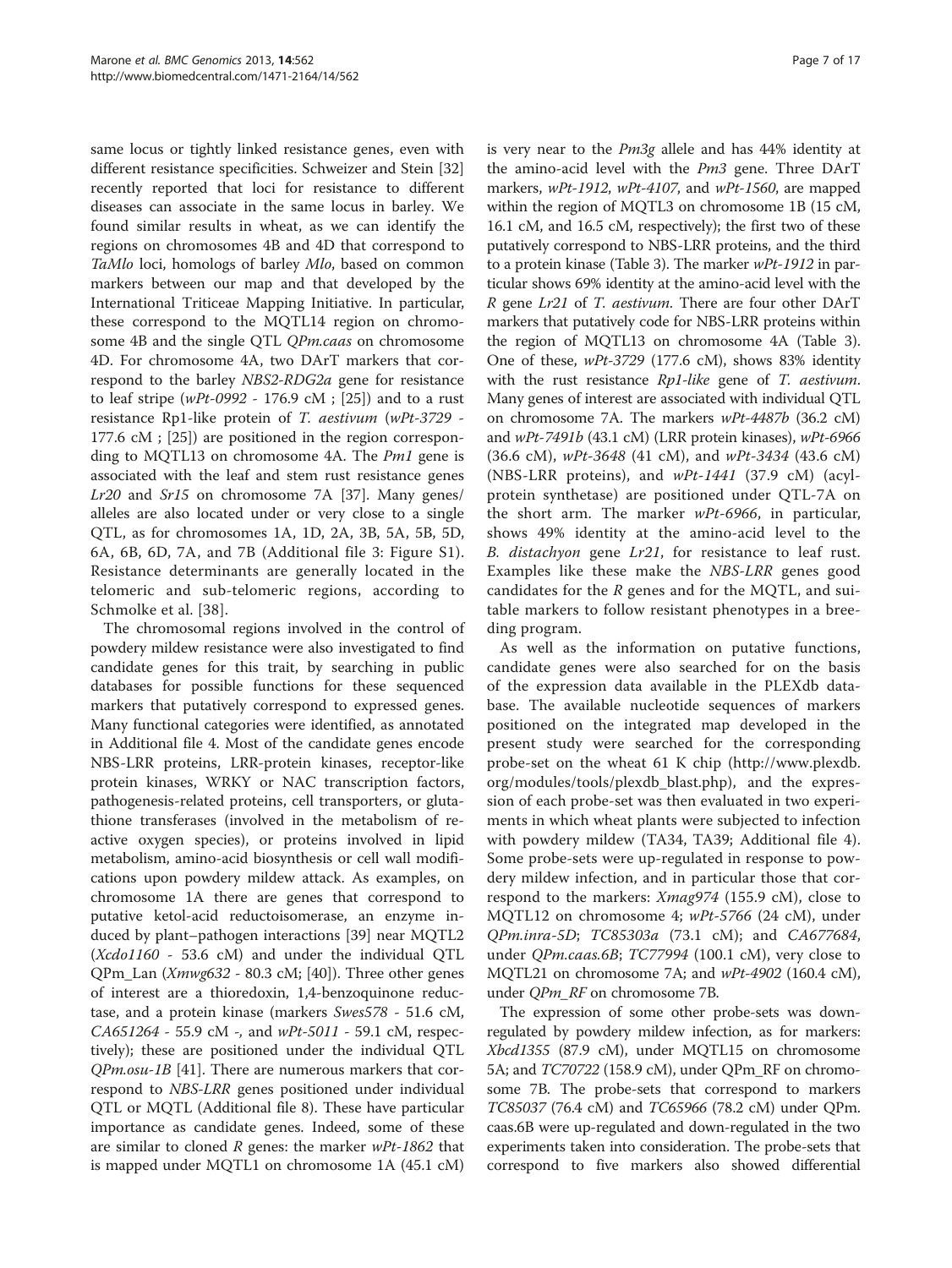| Chr | <b>MQTL</b> | Locus name | <b>Position</b> | <b>Putative function</b>                                                |
|-----|-------------|------------|-----------------|-------------------------------------------------------------------------|
| 1A  | MQTL1       | wPt-1862   | 45.1            | NBS-LRR                                                                 |
|     |             | Xcdo1160   |                 | ketol-acid reductoisomerase                                             |
| 1B  | MQTL3       | wPt-1912   | 15              | NBS-LRR                                                                 |
|     |             | wPt-4107   | 16.1            | <b>NBS-LRR</b>                                                          |
|     |             | wPt-1560   | 16.5            | LRR Protein kinase domain                                               |
|     |             | wPt-6592   | 18.6            | Cation transporter/ATPase, N-terminus                                   |
| 2A  | MQTL4       | wPt-5865   | 69.4            | Leucine-rich repeats (LRRs), ribonuclease inhibitor (RI)-like subfamily |
| 2B  | MQTL6       | Xbcd265c   | 83              | Tubulin alpha-3 chain                                                   |
|     | MQTL8       | BJ253815   | 124.8           | Metallothionein                                                         |
|     |             | Xcdo244    | 129.9           | NBS-LRR                                                                 |
| 3A  | MQTL10      | Xbcd22     | 27.2            | Glycosyl transferase family 8                                           |
|     |             | wPt-9049   | 42.4            | PHD zinc finger protein-like                                            |
|     |             | wPt-2698   | 44.7            | PHD zinc finger protein-like                                            |
|     |             | BJ213673c  | 45              | CTD-phosphatase-like protein                                            |
|     |             | wPt-2938   | 48.4            | WRKY transcription factor 30                                            |
|     |             | Xbcd828    | 50.1            | H <sup>+</sup> -transporting ATP synthase beta chain                    |
|     |             | wPt-0714   | 52.1            | HEAT repeat family protein                                              |
|     |             | Xmag620b   | 52.4            | Zinc finger, C2H2 type                                                  |
|     |             | TC74823a   | 64.8            | SGNH_hydrolase                                                          |
| 4A  | MQTL12      | Xbcd130    | 141.2           | GDSL esterase/lipase                                                    |
|     |             | Xbcd135b   | 143.8           | Nucleolar protein, Nop52                                                |
|     |             | wPt-4596   | 147.6           | BTB/POZ domain                                                          |
|     | MQTL13      | wPt-4487a  | 173.7           | NBS-LRR                                                                 |
|     |             | wPt-4620a  | 176.7           | ATP binding protein, putative                                           |
|     |             | wPt-0833a  | 176.8           | NBS-LRR                                                                 |
|     |             | wPt-0992a  | 176.9           | NBS2-RDG2A                                                              |
|     |             | Xmag1140   | 177.1           | Probable carboxylesterase 2-like                                        |
|     |             | Xmag3733   | 177.1           | Probable carboxylesterase 2-like                                        |
|     |             | wPt-3859   | 177.2           | Choline monooxygenase                                                   |
|     |             | wPt-3729   | 177.6           | NBS-LRR                                                                 |
| 5B  | MQTL17      | wPt-3569b  | 109.1           | Serine threonine kinase                                                 |
| 6A  | MQTL20      | wPt-8373   | 128.7           | Cation efflux family protein-like                                       |
|     |             | wPt-7655   | 130.4           | 1,3-beta-glucan synthase component                                      |

#### <span id="page-7-0"></span>Table 3 Candidate genes mapped in the MQTL regions of the wheat genome

Chr chromosome, NBS nucleotide binding site, LRR leucine-rich repeat.

expression between the resistant and susceptible genotypes studied in the framework of experiment TA39 (TC85303a - 73.1 cM on 6B, TC85037 -76.4 cM on 6B, CA677684b - 98.2 cM on 6B, TC77994 -100.1 cM on 7A, and TC70722 - 158.9 cM on 7B). More details are reported in Additional file [4](#page-14-0).

Some chromosomes were characterized by the presence of resistance QTL and MQTL, but not of Pm genes, and therefore these appeared to bring only loci for quantitative resistance to powdery mildew, even if single genes responsible for qualitative resistance to

other diseases have been reported previously, such as Lr28 and Lr30, and Sr7, and Stb7, for resistance to leaf rust, stem rust and septoria, respectively, on chromosome 4A [\[42](#page-15-0)].

#### Collinearity analysis

The availability of markers with a known sequence offers an opportunity to expand the collinearity analysis across grass genomes, moving from the wheat integrated map. The sequences of markers that correspond to expressed genes were used as queries in BLASTX searches, to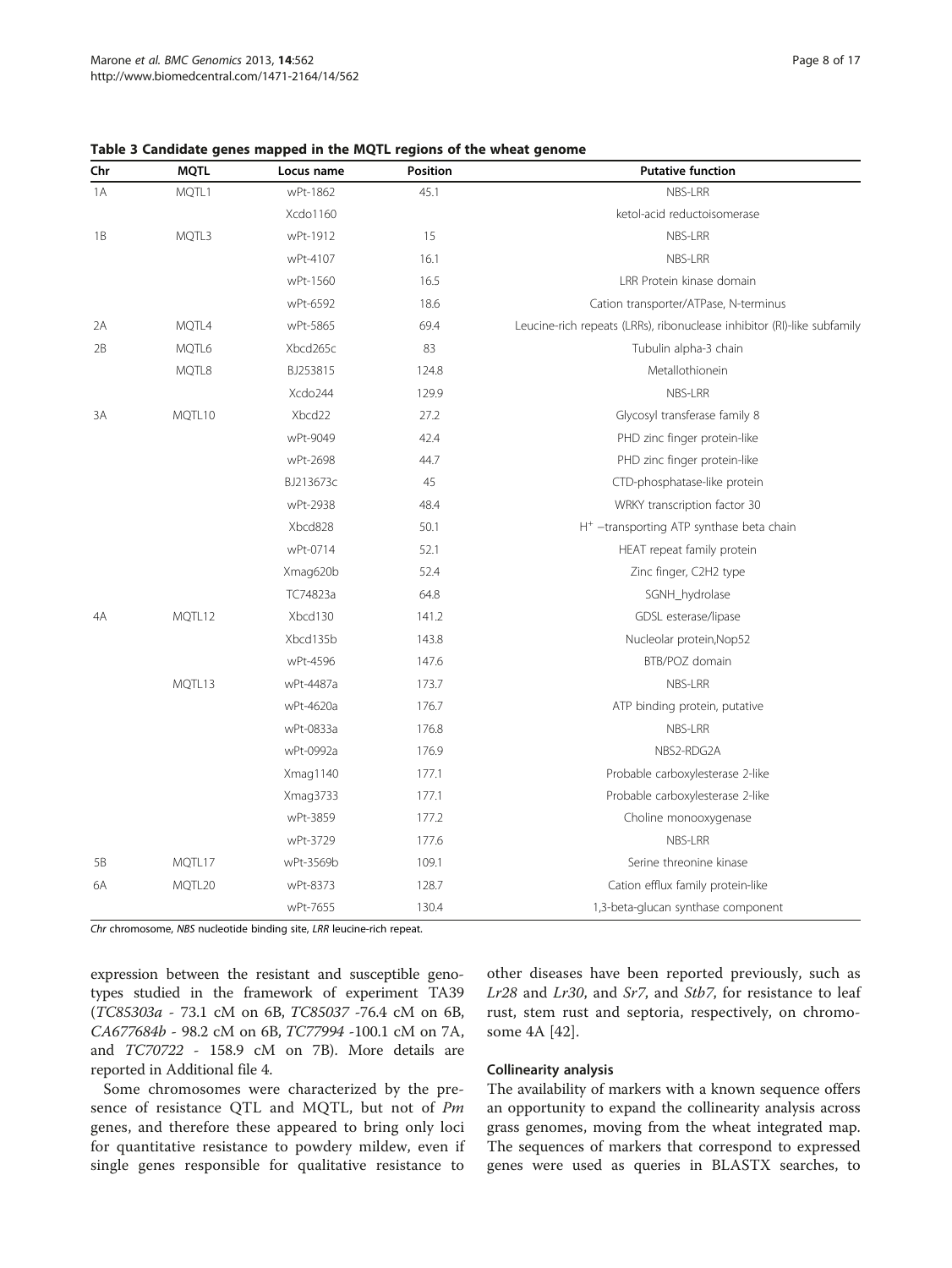identify segments of collinearity with the Brachypodium and rice genomes (<http://www.phytozome.net/>). We report the rice sequences with the ID reported by Phytozome, and we also add in round brackets the new Os ID, when available, according to RAP-DB ([http://](http://rapdb.dna.affrc.go.jp/) [rapdb.dna.affrc.go.jp/](http://rapdb.dna.affrc.go.jp/)) to make it easy to find the right gene position. Additional file [4](#page-14-0) includes the results of the collinearity analysis for all of the DArT markers and the EST-SSRs positioned under individual QTL or MQTL, and for which there was a significant match on the Brachypodium and rice genomes. Syntenic regions were identified on durum-wheat chromosomes 2A, 4A, 5A, 6A, 7A, 1B, 2B, 3B, 5B, 6B, and 7B. Overall, many of the wheat genomic regions identified showed correspondence only with the Brachypodium genome; in other cases, correspondence was maintained also with the rice genome.

On chromosome 3A, there was correspondence across nine markers mapped on the wheat integrated map (Xbcd22 - 27.2 cM, BJ213673 - 45 cM, wPt-2938 - 48.4 cM, Xbcd828 - 50.1 cM, TC74823 - 64.8 cM, wPt-2202 - 72.7 cM, wPt-6422 - 76.7 cM, wPt-4077 - 82.5 cM, and Xbcd372 - 100.6 cM) and regions on chromosomes 2 and 1 of *Brachypodium* and rice, respectively (Additional file [4\)](#page-14-0). This region on the map comprised a DArT marker that corresponds to a NBS-LRR gene (wPt-4077). The region of chromosome 1 of rice comprised between the loci Os01g47540 (Os01g0665300) and Os01g67800 contains 1,430 genes with descriptions. Expression data were searched for the genes included in this region of rice chromosome 1, to identify genes that might be involved in the rice reaction to powdery mildew. In particular, the genes where there was a 4-fold change in expression during non-host interactions with Blumeria graminis f. sp. hordei were selected from the plant expression database (experiment OS92 - PLEXdb; [http://www.plexdb.org/modules/](http://www.plexdb.org/modules/PD_browse/experiment_browser.php?experiment=OS92) [PD\\_browse/experiment\\_browser.php?experiment=OS92](http://www.plexdb.org/modules/PD_browse/experiment_browser.php?experiment=OS92)). A total of 15 genes with a 4-fold change were identified (Table [4](#page-9-0)), which included a putative LRK1 protein, a MDR-like ABC transporter, a NPK1-related protein kinase, a putative RING-H2 zinc finger protein, a putative peroxidase, and an S-adenosylmethionine-dependent methyltransferase. Most of the selected sequences belong to gene families known to have key roles in plant responses to pathogen attack.

The same approach was used for a region on chromosome 2B comprised between the markers wPt-2120 (74.4 cM) and Xcdo244 (129.9 cM). There are corresponding regions on chromosome 5 (Bd5g03654- Bd5g27500) of Brachypodium and on chromosome 4 of rice [Os04g22100-Os04g59494(Os04g0691500)]. The rice genomic region contains 3,413 predicted genes, and based on expression data, 10 genes were identified with 4-fold

changes, which included a pentatricopeptide repeat protein, a heavy-metal transport/ detoxification protein, a receptor-like protein kinase, and two retrotransposon proteins.

Three markers under MQTL14 on chromosome 4B, Xbcd110 (107.4 cM), wPt-7062 (109.6 cM), and wPt-9223 (112.1 cM), identified collinear regions on chromosome 1 of *Brachypodium* (Bradi1g68460-Bradi1g75960) and chromosome 3 of rice [Os03g04410 (Os03g0136900)- Os03g16310]. Also in this case, seven genes that were in this region were differentially expressed in response to powdery mildew in rice, including a cyclin-dependent protein kinase inhibitor, an Fe oxygenase, a CCAAT-binding transcription factor, a sugar transporter, a glyoxal oxidase, and a pentatricopeptide repeat protein.

When possible, information on the physical mapping of genes for resistance to powdery mildew was used for the collinearity search. Blanco et al. [[43\]](#page-15-0) assigned the Pm36 gene to chromosome bin 5BL6-0.29-0.76. A list of wheat ESTs was selected that were previously mapped to the same chromosomal region [[44,45\]](#page-15-0); these were used to search the corresponding loci in rice (Additional file [9](#page-14-0)), and strong correspondence with chromosome 9 was identified. All of the predicted genes contained within the interval Os09g01690 (Os09g0104300)-Os09g38790 (Os09g0560900) were inspected for expression data, and there were nine genes with 4-fold changes, including a protein belonging to the Ulp1 protease family, an ethylene-responsive protein containing an AP2/ERF domain, an F-box-like protein, blight-associated protein p12, and a ribosomal protein. Furthermore, in a very recent study, six ESTs that derive from a wheat 'totipotent' cDNA library (AJ609811, AJ610871, AJ611689, AJ614358, AJ716441, and FM208374) were differentially expressed in two durum-wheat near-isogenic lines that differ in their resistance to powdery mildew, and some of them (AJ610871, AJ611689, AJ716441, and FM208374) were physically mapped to the centromeric bin region of chromosome 5BL, where the Pm36 gene was localized previously [[46](#page-15-0)]. Based on similarity searches, these sequences appear to correspond to the EARLY RESPON SIVE TO DEHYDRATION 15 (ERD15) transcription factor  $(AJ611689)$ , an ATPase  $(AJ716441)$ , and the heat-shock protein HSP90C (FM208374).

Following the approaches described above, a list of candidate genes was obtained, with each gene showing three fundamental features: (i) a map position coincident with a gene/ QTL/ MQTL of resistance to powdery mildew; (ii) a putative function related to disease response, and (iii) modulation of the expression levels by the pathogen. In particular, there were proteins belonging to the receptor-like kinase (RLK) family, genes involved in cell-wall modifications, NBS-LRR proteins, genes belonging to the 'secretion and transport' category, WRKY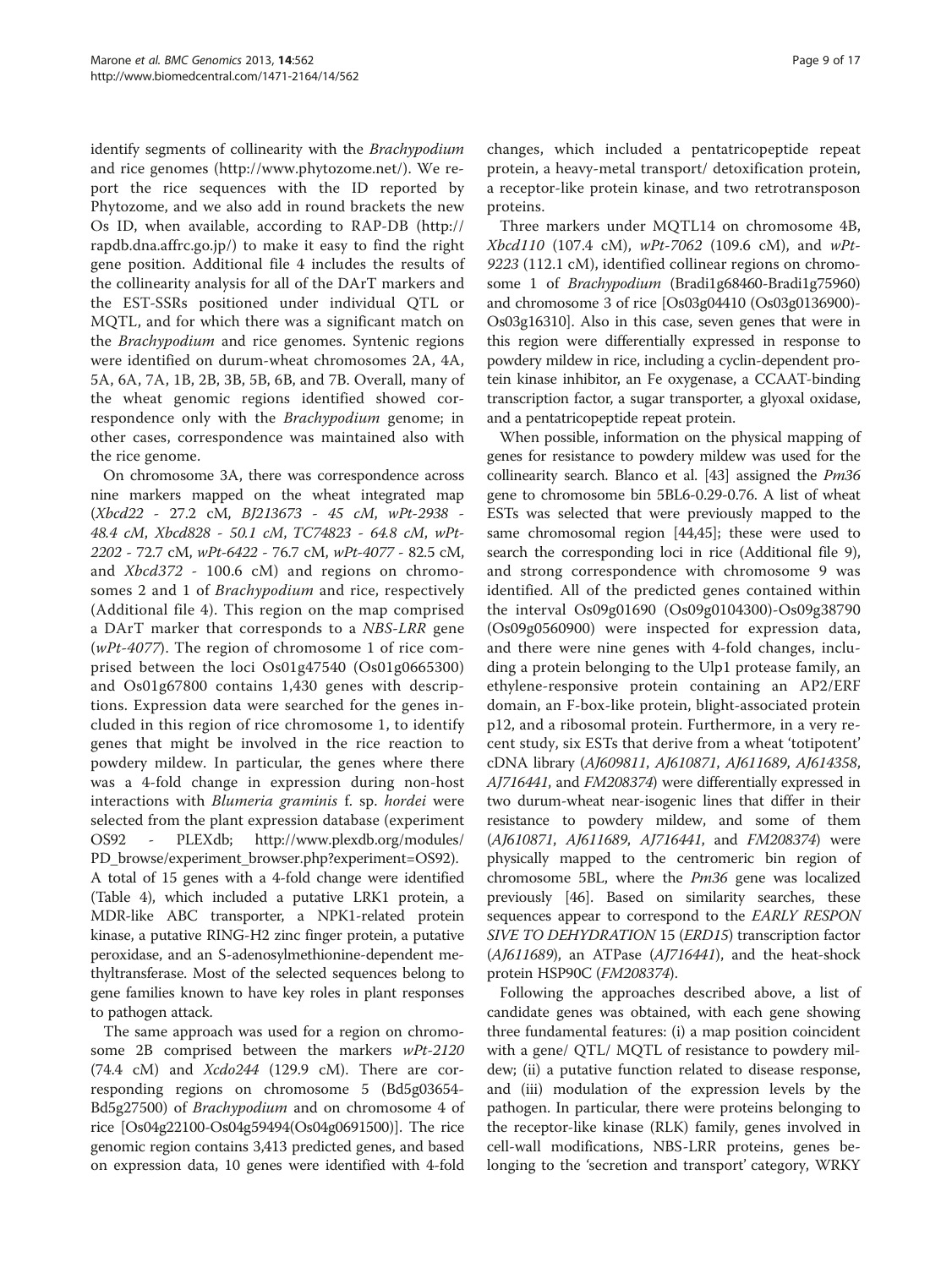| Chr | Marker interval<br>wheat | Locus interval rice                      | <b>Rice locus</b>            | <b>BLASTX</b> best<br>hit | <b>Putative function</b>                            | Е<br>value     |
|-----|--------------------------|------------------------------------------|------------------------------|---------------------------|-----------------------------------------------------|----------------|
|     |                          |                                          | Os01q48610<br>(Os01g0677900) | NP_001043854              | unknown                                             | 0.00E<br>$+00$ |
|     |                          |                                          | Os01g50100<br>(Os01g0695800) | CAD59587                  | MDR-like ABC transporter                            | 0.00E<br>$+00$ |
|     |                          |                                          | Os01g50420<br>(Os01g0699600) | ACH99698                  | NPKL4                                               | 0.00E<br>$+00$ |
|     |                          |                                          | Os01g51670<br>(Os01q0714600) | NP 001044058              | unknown                                             | 1.00E-<br>98   |
|     |                          |                                          | Os01q53920<br>(Os01g0742400) | <b>BAD87898</b>           | putative LRK1 protein                               | 0.00E<br>$+00$ |
|     |                          |                                          | Os01q55560<br>(Os01g0760900) | Q5JMF2                    | Abl interactor-like protein 5                       | 0.00E<br>$+00$ |
|     | Xbcd22-                  | Os01q47540 (Os01q0665300)-               | Os01q55974<br>(Os01g0765000) | BAD87146                  | deoxycytidylate deaminase-like                      | 7.00E-<br>164  |
| 3A  | Xbcd372                  | Os01g67800                               | Os01g56560<br>(Os01g0772400) | EAY75988                  | putative coenzyme Q binding site                    | 2.00E-<br>133  |
|     |                          |                                          | Os01q57730<br>(Os01q0787000) | BAB90103                  | putative peroxidase                                 | 0.00E<br>$+00$ |
|     |                          |                                          | Os01g58170                   | BAD53004                  | S-adenosylmethionine-dependent<br>methyltransferase | 7.00E-<br>35   |
|     |                          |                                          | Os01g60730<br>(Os01g0822800) | BAB86495                  | putative RING-H2 zinc finger<br>protein             | 2.00E-<br>60   |
|     |                          |                                          | Os01q62430<br>(Os01g0841700) | Q0JHU5                    | Elicitor-responsive protein 1                       | 5.00E-<br>105  |
|     |                          |                                          | Os01q63380<br>(Os01g0852650) | EAZ14299                  | MULE transposase domain                             | 0.00E<br>$+00$ |
|     |                          |                                          | Os01g63920                   | BAD82052                  | unknown                                             | 9.00E-<br>74   |
|     |                          | Os04g22100-Os04g59494<br>(Os04q0691500)  | Os04q30670                   | ADB85432                  | putative retrotransposon protein                    | 1.00E-<br>05   |
|     |                          |                                          | Os04g34540<br>(Os04q0422700) | EAY94121                  | hypothetical protein                                | 5.00E-<br>30   |
|     |                          |                                          | Os04q27020                   | NP_001052496              | Cytochrome P450 family protein                      | 0.00E<br>$+00$ |
|     |                          |                                          | Os04q28140                   | CAE02105                  | unknown                                             | 4.00E-<br>93   |
|     | wPt-2120-                |                                          | Os04g47400<br>(Os04g0561900) | NP_001053555              | unknown                                             | 0.00E<br>$+00$ |
| 2B  | Xcdo244                  |                                          | Os04q47650<br>(Os04g0564100) | EAZ41424                  | Peptidase S9A                                       | 3.00E-<br>05   |
|     |                          |                                          | Os04q38930<br>(Os04q0463300) | CAE76009                  | PPR repeat family                                   | 0.00E<br>$+00$ |
|     |                          |                                          | Os04q39350<br>(Os04g0469000) | NP_001053041              | unknown                                             | 5.00E-<br>46   |
|     |                          |                                          | Os04q53998<br>(Os04q0632100) | NP 001053986              | S-locus receptor-like kinase RLK13                  | 0.00E<br>$+00$ |
|     |                          |                                          | Os04q57570                   | AAO37957                  | putative gag-pol polyprotein                        | 0.00E<br>$+00$ |
|     | Xbcd110-wPt-             | Os03q04410 (Os03q0136900)-<br>Os03q16310 | Os03g01740<br>(Os03g0107700) | Q10SY2                    | Cyclin-dependent protein kinase<br>inhibitor EL2    | 3.00E-<br>54   |
|     | 4B<br>9223               |                                          | Os03g03034<br>(Os03g0122300) | ABF93706                  | 2OG-Fe oxygenase family protein                     | 0.00E<br>$+00$ |

## <span id="page-9-0"></span>Table 4 List of candidate genes in rice collinear regions with a 4-fold change in transcript levels in response to powdery mildew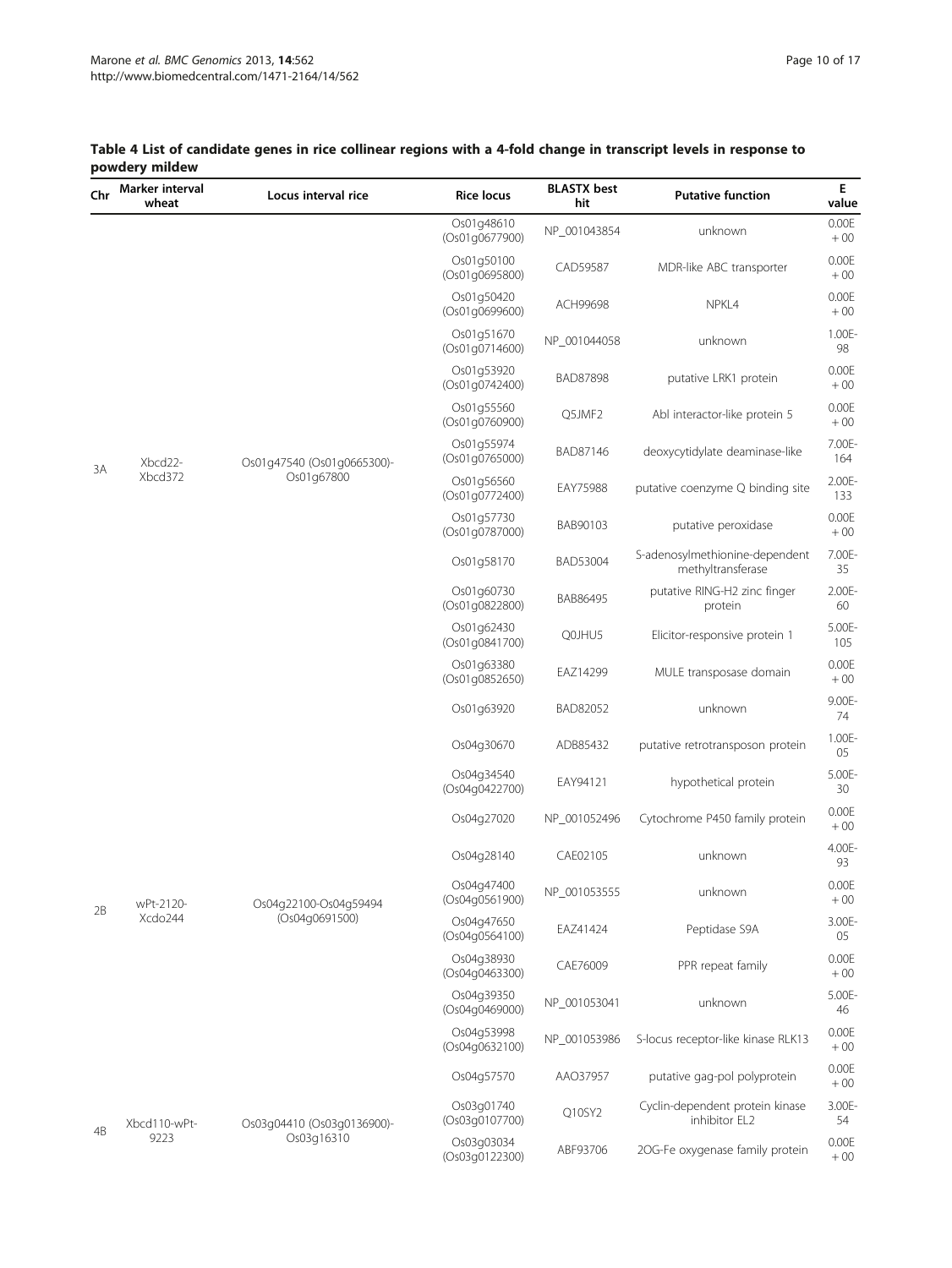|                |                                                         | Os03q07880<br>(Os03q0174900) | ABF94255     | <b>CCAAT-Binding transcription Factor</b>       | 7.00E-<br>161  |
|----------------|---------------------------------------------------------|------------------------------|--------------|-------------------------------------------------|----------------|
|                |                                                         | Os03q10100<br>(Os03q0197200) | EEE58504     | Sugar transporter family protein                | 0.00E<br>$+00$ |
|                |                                                         | Os03q11690<br>(Os03q0216300) | EEC74765     | PPR repeat family                               | 0.00E<br>$+00$ |
|                |                                                         | Os03q10600<br>(Os03q0203100) | EEE58531     | Urb2/Npa2 pre-60S ribosomal<br>particles family | 0.00E<br>$+00$ |
|                |                                                         | Os03q15320<br>(Os03q0258900) | ABF95066     | glyoxal oxidase                                 | 0.00E<br>$+00$ |
|                |                                                         | Os09g10550                   | NP 001175748 | Ulp1 protease family                            | 4.00E-<br>143  |
|                |                                                         | Os09q11480<br>(Os09q0287000) | BAD29670     | ethylene responsive AP2/ERF<br>domain protein   | 1.00E-<br>73   |
|                |                                                         | Os09q21620<br>(Os09q0384300) | BAD25962     | F-box-like protein                              | 0.00E<br>$+00$ |
|                |                                                         | Os09q23610<br>(Os09g0400900) | BAD28514     | unknown                                         | 3.00E-<br>30   |
| 5 <sub>B</sub> | Os09q01690 (Os09q0104300)-<br>Os09q38790 (Os09q0560900) | Os09q25520                   | BAD33414     | unknown                                         | 0.00E<br>$+00$ |
|                |                                                         | Os09q29710<br>(Os09q0472900) | NP_001063448 | Blight-associated protein p12<br>precursor      | 1.00E-<br>70   |
|                |                                                         | Os09q31019<br>(Os09q0483200) | NP 001063507 | Ribosomal L40e family                           | 3.00E-<br>82   |
|                |                                                         | Os09q32360<br>(Os09q0499400) | BAF25485     | unknown                                         | 0.00E<br>$+00$ |
|                |                                                         | Os09q39080<br>(Os09q0564200) | EAZ45686     | unknown                                         | 3.00E-<br>39   |

#### Table 4 List of candidate genes in rice collinear regions with a 4-fold change in transcript levels in response to powdery mildew (Continued)

Chr chromosome.

transcription factors, ABC transporters, peroxidases, and proteins involved in lipid and amino-acid metabolism.

### Homoelogous relationship between MQTL

Many markers that revealed multiple loci were positioned in the integrated map elaborated in the present study. The detailed analysis of homoelogous and nonhomoeologous positions for each marker enables us to propose some hypotheses relating to the evolution of loci for resistance to powdery mildew in wheat.

The markers Xcfd15 (55.2 cM), Xwmc818a (57.4 cM),  $XksuG9$  (68.3 cM), and  $Xgwm666$  (72.8 cM), are positioned in the region of MQTL2 on chromosome 1A, and they show correspondence with homoelogous loci on chromosome 1B, under MQTL3. Furthermore, the markers XksuG9 (45.1 cM), Xgwm608 (55.2 cM), and Xbarc119 (48.6 cM) reveal a third locus on chromosome 1D, under the individual QTL QPm.inra.1D.1. Altogether, these data suggest a homoelogous relationship across MQTL2, MQTL3, and the QTL QPm.inra.1D.1 in group 1. The absence of homoelogous loci between the regions of MQTL1 and MQTL3 supports the results of the metaanalysis and that MQTL1 is separated from MQTL2. A

group of markers ( $Xgwm165a - 13.9$  cM;  $b - 105.2$  cM, Xwmc89a - 15.5 cM; b - 106.6 cM, Xwmc491a −15.8 cM; b - 107.2 cM, Xwmc617b - 28.5 cM; a - 103.8 cM, and Xgwm192a - 38.5 cM; b −107 cM - between 4A and 4B; and Xwmc617a; c - 0.0 cM, Xgwm165b; c - 38 cM, Xgwm608d - 105.5 cM; e - 31 cM, Xwmc206b - 106.6 cM; e - 54 cM, Xcfd39a - 103.1 cM; b - 57 cM, and Xwmc89b; c - 27 cM - between 4B and 4D) identified loci in homoelogous positions on chromosomes 4A, 4B and 4D, which suggests that there might be a homoelogous relationship across MQTL11, MQTL14, and the individual QTL QPm.caas.4D on chromosomes 4A, 4B, and 4D, respectively. The same relationship was found for MQTL20 and the individual QTL PMm on chromosomes 6A and 6B, respectively, based on markers Xabc175 (b - 81.9 cM; a - 98.1 cM), Xwmc179 (b - 64.7 cM; c - 95.5 cM), wPt-3191 (a - 114.6 cM; b - 98.2 cM), Xwm417 (a - 121.7 cM;  $b - 111.9 \text{ cM}$ , *Xcdo1091* (*a* - 125.4 cM;  $b - 104.3 \text{ cM}$ ), and  $Xpsr546$  (a - 138.2 cM; b - 108 cM), and between MQTL22 and MQTL23 on chromosomes 7A and 7B, respectively, based on markers Xgwm746 (a - 172.7 cM;  $b - 110.1$  cM), wPt-6869 (a - 200.7 cM; b - 148.9 cM), wPt-3439 (a - 202.5 cM; b - 151.2 cM), Xcfa2040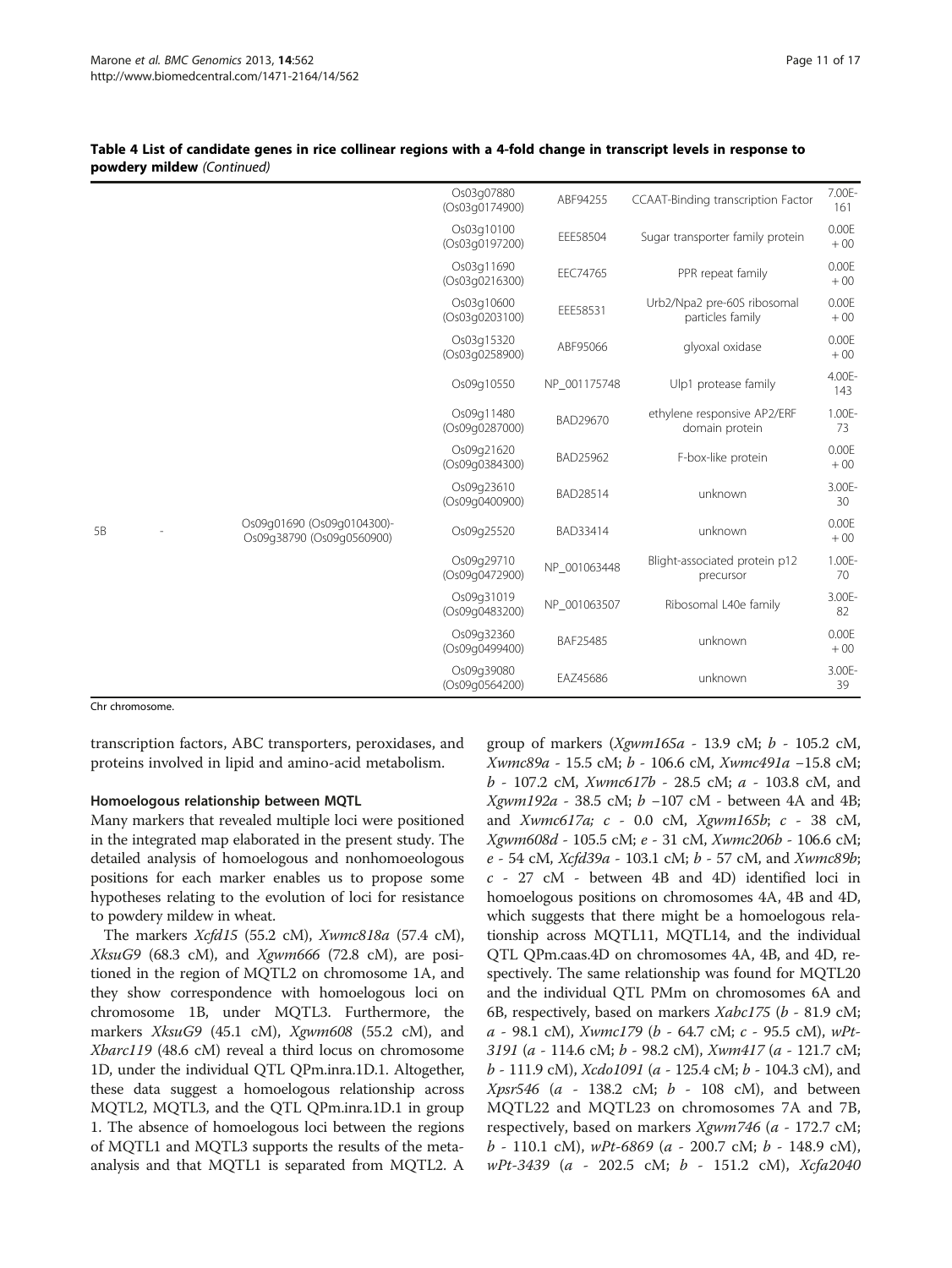(b - 202.7 cM; a - 151.5 cM), Xgwm344 (b - 208.8 cM and  $c$  153 cM;  $a$  - 234.6 cM and  $d$  - 182.7 cM), and *Xgwm1061 (a - 210.7 cM; b - 162.1 cM).* In all of these cases, resistance determinants might have originated before diversification of homoelogous genomes.

The case of MQTL6 was different, which was mapped on chromosome 2B. No QTL or Pm genes were identified in the homoelogous region on chromosome 2A based on the markers Xgwm630 (a - 62.1 cM; b - 81.3 cM), XksuF37 (a - 61.3 cM; b - 82.5 cM), Xwmc474,(a - 56.1 cM;  $b - 82.7$  cM), and  $wPt - 2120$  (a - 57.4 cM; b - 73.3 cM). In this case, there might be a homoelogous QTL, although it has not been mapped yet, or a resistance source might have evolved after diversification of the homoelogous genomes, or even before, but followed by the loss of the resistance determinant on chromosome 2A.

Groups of multi-locus markers that reveal loci mapped on nonhomoeologous positions were considered to be involved in putative translocations, as described by Marone et al. [\[22](#page-15-0)]. In particular, the translocations that involve chromosome arms 4AL, 5AL, and 7BS have been firmly established [\[22,47](#page-15-0)[-56](#page-16-0)]. At the diploid level, an exchange of the terminal segments of chromosomes 4AL and 5AL took place, followed in tetraploid wheat by the exchange of the distal portion of chromosome 5A segment on chromosome 4AL with a terminal segment from chromosome 7BS. In the present study, a group of seven markers reported in Figure 1 identified the loci on the short arm of chromosome 7AS and on the long arm of chromosome 4A, instead of chromosome 7B; this allowed us to identify the translocation event that took place between homoelogous groups 4 and 7 on the integrated map developed in the present study. As previously shown [\[22\]](#page-15-0), the order of the markers was inverted in the two regions. More interestingly, individual QTL and MQTL were positioned in the translocated region. In particular, a correspondence can be seen between the region of MQTL12 on chromosome 4A and MQTL21 on chromosome 7A. Furthermore, the position of the two loci revealed by the marker  $wPt-4487$  (a - 173.7 cM; b - 36.2 cM) suggests a correspondence between MQTL13 on 4AL and the individual QTL-7A on 7AS. These results strongly suggest that the loci for resistance to powdery mildew evolved during very ancient times, before this translocation event took place in wheat. Local rearrangements might then have driven the evolution of new resistance specificities in the described loci.

Another translocation event is underlined by a group of markers that reveal loci on chromosomes 5B and 7B  $(Xbarc4a - 100.5 \text{ cM} - \text{and } b - 80 \text{ cM}, \text{wPt-9814a - \text{b}$ 102.9 cM - and b - 81.8 cM, wPt-5737a - 103.1 cM - and  $b$  - 81.7 cM, *Xgwm68a* - 107.4 cM - and  $b$  - 72.6 cM, wPt-1457a - 108.1 cM - and b - 78.4 cM, and Xbarc176a - 109.5 cM - and  $b$  - 89.3 cM). All of these markers are within the region of MQTL17 on chromosome 5B, and correspond to the individual QTL QPmV.inra.7B on chromosome 7B.

### Analysis of sources of resistance to powdery mildew in wheat

The genetic background of resistant varieties, as the parents of the populations used to map genes and QTL

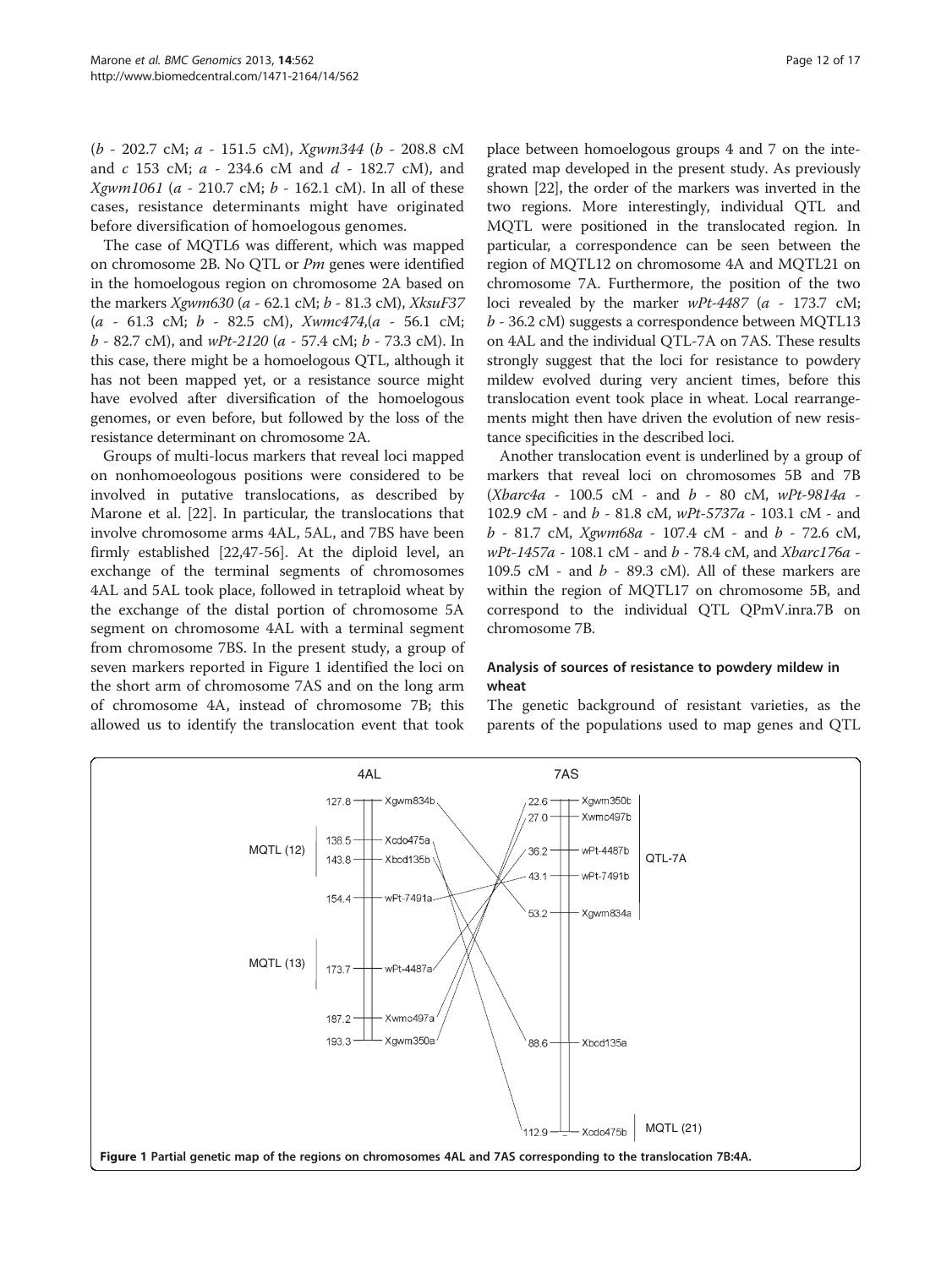responsible for powdery mildew resistance, was analyzed by searching for information in the Wheat Pedigree and Identified Alleles of Genes database ([http://genbank.](http://genbank.vurv.cz/wheat/pedigree/) [vurv.cz/wheat/pedigree/](http://genbank.vurv.cz/wheat/pedigree/)). A detailed investigation of the pedigree data of resistant varieties that is reported in Additional file [10](#page-14-0) allowed us to hypothesize the origin of resistance and its occurrence in other cultivars characterized by common ancestors. Twenty resistance genes mapped in the present study are already known from the literature to be transferred from diploid and tetraploid relatives of wheat, including T. turgidum var. dicoccoides (MlIW170, Pm42, MlAB10, MlZec1, Pm41, Pm16, Ml3D232, PmAS846, Pm36, PmG3M, PmG16, and MlIW72), T. timopheevii (Pm27, Pm37, PmNCAG11, and MlAG12), T. carthlicum (Nevski in Kom.) (Pm6 and Pm33), T. monococcum (Pm4d, Pm2026, NCA6Pm, Mlm2033, and PmNCA4), T. boeoticum (Boiss) (PmTb7A.1, PmTb7A.2, and Mlm80), T. urartu (Tum.) (PmU) and several Aegilops spp. (PmY212, Pm35, PmY201, Pm34, and Pm12) or from related genera, such as Elytrigia (Pm40), Secale (PmHNK54 and PmTm4), and Thinopyrum inter-medium (Host) (Pm43) (Additional file [10](#page-14-0)). In addition, there were MQTL that grouped single QTL that were contributed by the same wild ancestor. For example, MQTL2 combined the two QTL mapped in a population that derives from a cross between T. militinae (Zhuk.) and a wheat cultivar [\[57,58](#page-16-0)], and one QTL where the resistance resulted from a variety that had T. timopheevii in its genetic background. As T. militinae derives from T. timopheevii, the resistance source might be the same. MQTL3, 13, 16, and 17 were also characterized by T. timopheevii-derived resistance. In contrast, MQTL that derive specifically from T. aestivum were also identified, such as MQTL1 (Additional file [10](#page-14-0)). This demonstrates that it is still possible to exploit the cultivated wheat to search for new resistance genes.

The coincidence of single QTL that co-map with resistance genes that derive from the same species was verified, as for chromosome 1D on which Pm24 was located under the QTL QPm.inra [\[59\]](#page-16-0), where both derive from T. aestivum. An analogous case was on chromosome 6B, where *Pm27* and the QTL PmM [[60\]](#page-16-0) co-map, and both derive from T. timopheevii.

The convergence in the same region of QTL and genes that derive from different species was the most represented case along the chromosomes of the wheat genome, which leads to the hypothesis that different sources of resistance might have contributed to these regions. Chromosome 1A was characterized by the presence of introgression from *T. militinae*, which started from the marker Xpsp2999 (47.2 cM), as proposed by Jakobson et al. [[58\]](#page-16-0), where MQTL1 and MQTL2 were located, also including Pm3g, Pm3a, Mlar, and Pm3e, where their resistance derives instead from T. *aestivum*. A gene-rich region was identified on chromosome 2A, corresponding to MQTL4. This region appears to have been subjected to multiple introgression events from wild species, as genes and QTL that derive from different sources were mapped (T. aestivum, T. dicoccum, T. monococcum, T. timopheevii, and T. carthilicum). There are other intriguing regions in which different sources of resistance contributed to the same chromosomal region on chromosomes 2B (T. aestivum, T. carthlicum, and T. dicoccoides), 5A (T. aestivum, T. monococcum, and T. militinae), 5B (T. aestivum and T. dicoccoides), and 6B (T. aestivum, Ae. Speltoides, T. timopheevi, and T. dicoccoides). In particular, the long arms of chromosomes 7A and 7B are characterized by a large number of genes/ QTL with different resistant sources, which are localized at small distances. Finally, the analysis of pedigree performed in the present study reveals that common wheat varieties recur in the genetic background of most of the resistant varieties used to map powdery mildew resistance genes/ QTL. In particular, the American cultivar 'Mediterranean', the Japanese landrace 'Akakomugi', the French cultivar 'Chiddam d'automne' and the Japanese cultivars 'Norin10' and '29' recur in most of the pedigrees analyzed (Additional file [10](#page-14-0)).

## Conclusions

This QTL meta-analysis has allowed us to reduce the CIs of the resulting MQTL relative to those of the initial QTL by a coefficient of reduction of 3.2 (mean initial CI/ mean MQTL CI), thus facilitating the search for candidate genes and providing markers that are more closely associated with the corresponding MQTL.

Meta-analysis of QTL for powdery mildew resistance is an effective approach to identify precise consensus QTL, which allows the confusion that exists due to redundancy in the number of QTL in overlapping genomic regions to be overcome. The development of an integrated map that is very dense and rich in markers that correspond to expressed genes that have putative roles in plant responses to pathogens represents a useful resource for the analysis of multiple components of resistance to diseases. The 24 MQTL identified that show small genetic intervals represent an important tool that can be used for marker-assisted selection/ pyramiding in wheat-breeding programs, or for map-based cloning. The presence of clusters of genes in the regions involved in the control of this trait indicates that a well-coordinated response of many genes is fundamental to achieve pathogen resistance. The comparative genomics approach to identify the consistency of QTL for resistance against B. *graminis* across grass genomes reveals the conservation and evolutionary significance of some of these loci. The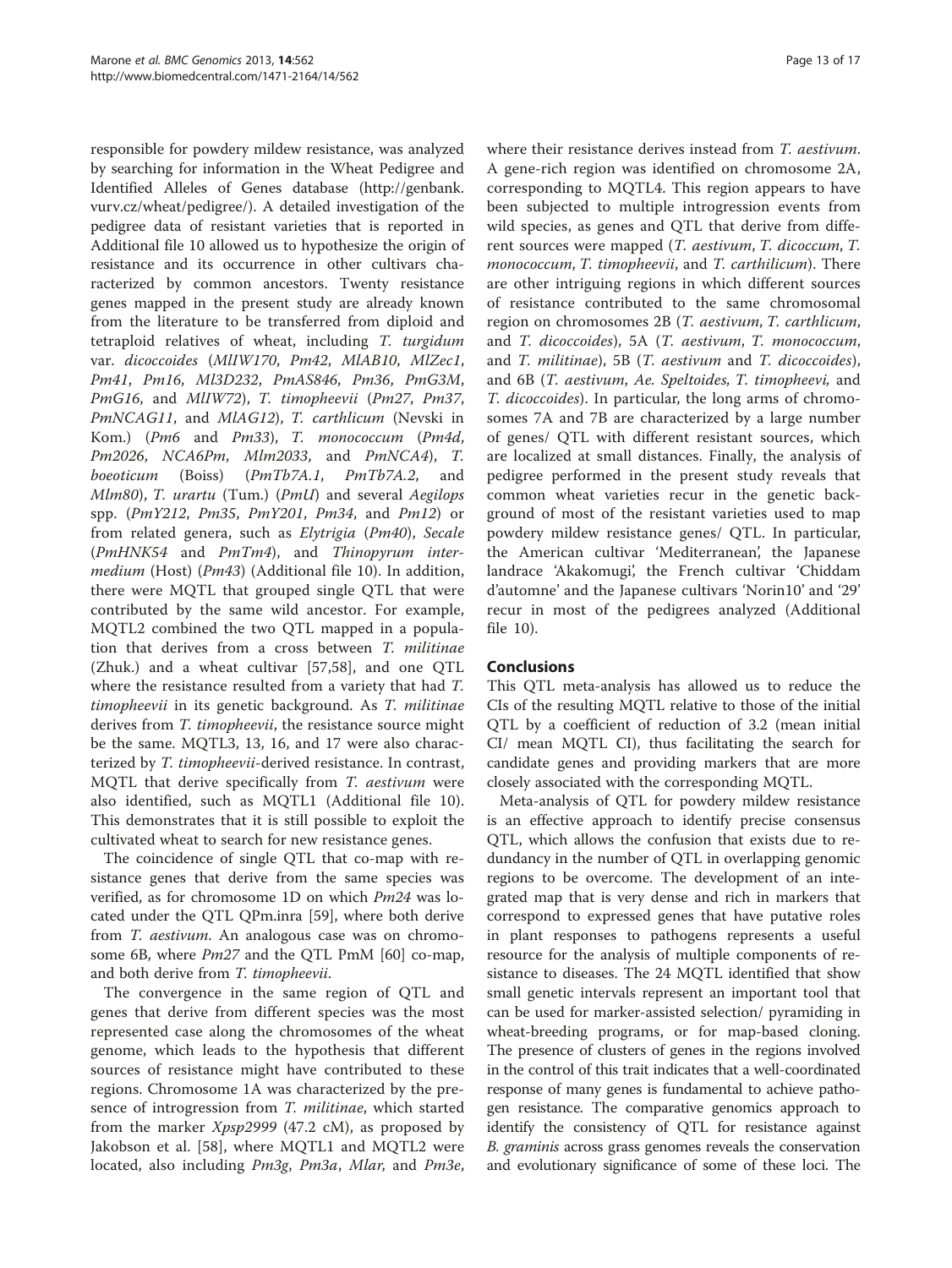information generated in this study will be of great use for future studies aimed to improving the powdery mildew resistance in wheat.

## Methods

### QTL mapping for powdery mildew resistance

The  $Creso \times Pedroso$  mapping population was composed of 123 RILs and was evaluated during the growing season of 2005–2006 in Córdoba, southern Spain, and in Foggia, southern Italy, two of the major durum-wheat-growing areas in the Mediterranean basin. These 123 RILs and the parental cultivars Creso and Pedroso were sown in single 1-m-long rows, with 25 cm between rows, and organized in a randomized block design with three replications. No artificial inoculations were performed, as heavy infections of powdery mildew usually occur in these areas. All of the recommended agronomic practices were followed according to local standards. The disease severity was estimated visually when the disease was maximally spread, as the percentage of leaf area covered by powdery mildew in adult plants, at the level of the whole plant canopy. The parents Creso and Pedroso were characterized by a nearly identical heading time (data not shown), and the small differences observed across the segregating populations did not produce relevant effects of growth stage on the evaluation of disease severity. Phenotypic data were used for QTL mapping, together with the Creso × Pedroso genetic map that was previously developed [\[22,25\]](#page-15-0). Genome-wide QTL searches were conducted using the MapQTL software package, version 5.0 [\[61\]](#page-16-0), using both the simple interval mapping and the multiple QTL mapping functions. The LOD profiles from simple interval mapping were examined, and the marker closest to each LOD peak was selected as the cofactor to perform the multiple QTL mapping analysis. The LOD significance threshold levels of the respective traits and the corresponding map were calculated with the permutation test option provided in MapQTL, using 10,000 permutations. The LOD threshold was 3.0.

### Bibliographic collection of QTL/ gene mapping

Twenty-three previously published studies were identified that reported on QTL for resistance against powdery mildew in bread wheat and durum wheat. Out of these, 20 were based on 19 different segregating populations, and these provided sufficient information on mapping and QTL characteristics for map projection and the MQTL (Additional file [6\)](#page-14-0). Moreover, the information on the mapping data of resistance genes was collected from 58 published reports. Out of these, the projection of 52 genes was performed according to the common markers between the integrated map and the single genetic maps. For each gene, we defined the mapping population and the source of resistance, when known (Additional file [7](#page-14-0)).

#### Development of a consensus map

An integrated genetic map of the A, B, and D wheat genomes was constructed using a bread-wheat consensus map developed by Crossa et al. [\[23](#page-15-0)] as the reference map, on which two other consensus maps were projected: the Somers consensus map [[24](#page-15-0)] and the most recent durumwheat consensus map [[22\]](#page-15-0). All of the calculations for the creation of the integrated map were performed with the Biomercator software, version 2.1 [\[14\]](#page-15-0). Maps of chromosomes with fewer than two common markers to the reference map were excluded before the creation of the consensus map. The marker order was finally verified according to the single genetic maps, and possible inversions were filtered out by discarding inconsistent loci. Genetic maps containing genes and QTL for resistance to powdery mildew were also integrated, to determine their positions on the consensus map. Moreover, the available wheat chromosomal regions containing DArT markers for which a function associated to plant pathogenesis was previously suggested [\[25\]](#page-15-0) were collected [[62](#page-16-0)-[71](#page-16-0)]; these were integrated into the consensus map to facilitate the search for candidate genes.

### QTL projection and meta-analysis

Quantitative trait loci were projected onto the consensus map using the Biomercator software. The 95% CIs of the initial QTL on their original maps were calculated through the empirical formula proposed by Darvasi and Soller [\[72](#page-16-0)], and extended by Guo et al. [[73\]](#page-16-0) according to the population type. For backcross,  $F_2$ , and doublehaploid populations, the QTL CI was 530/  $N \times R^2$ , where N is the population size, and  $\mathbb{R}^2$  is the proportion of the phenotypic variance explained by the QTL. The formula  $CI = 163/N \times R^2$  was used when a RIL population was considered. This approach is important, to assess the CIs using the same method for each QTL and study, and to estimate these when they were not published. In some cases, the calculated CI for a single QTL did not correspond to that reported in the literature, probably due to the small population size used to map the QTL, the very low percentage of explained variability, the method used for the QTL detection, or a sparse genetic map, which thus resulted in a broader interval on the integrated map [[74,75\]](#page-16-0). Co-localizing QTL that derive from the same experimental population used in different studies were considered if the fungal race or plant growth stage analyzed were not identical. This reduced the pre-selected QTL (148) to 96 (Additional file [6\)](#page-14-0).

Meta-analysis was carried out on the QTL cluster on each chromosome separately, and the MQTL were obtained from the midpoint positions of the overlapping QTL. For n individual QTL, the Biomercator software tests the most likely assumption between 1, 2, 3, 4, and n QTL. The Akaike Information Criterion (AIC) was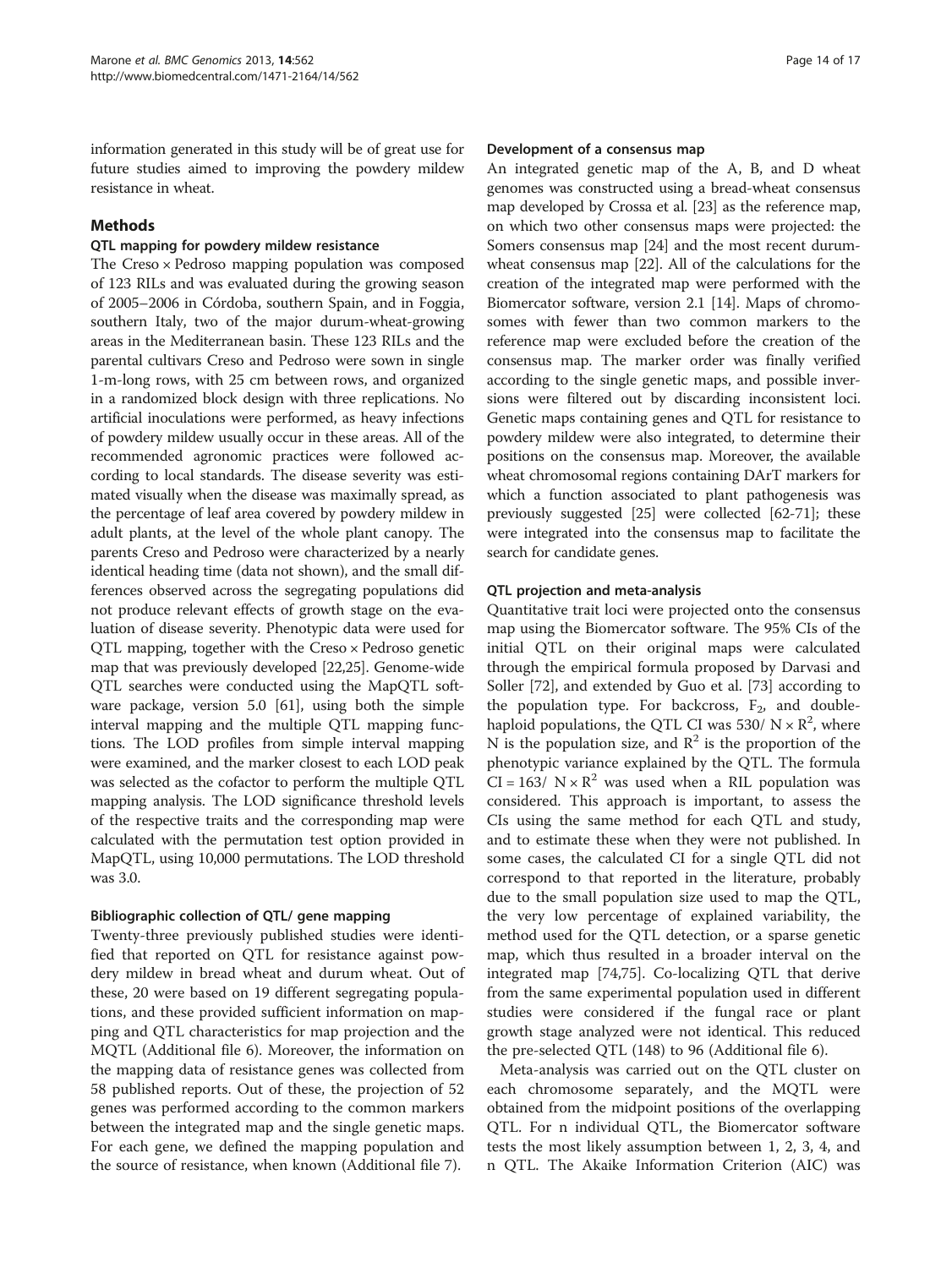<span id="page-14-0"></span>considered to select the best QTL model that indicated the number of MQTL. The model with the lowest AIC value was considered the best fit [\[75\]](#page-16-0). When the n-model was the most likely model, the meta-analysis was performed again, choosing a subset of the QTL.

#### Analysis of collinearity

Collinearity was investigated for all of the markers positioned on the integrated map for which a gene sequence was available. The sequences were used as queries in a BLASTX search against the Brachypodium distachion and rice protein sequences available in the Phytozome database [\(http://www.phytozome.net](http://www.phytozome.net)). Information regarding the expression of the rice genes comprised in synthenic regions was retrieved from the Plant Expression Database (PLEXdb; [http://www.plexdb.](http://www.plexdb.org/modules/PD_browse/experiment_browser.php?experiment=OS92) [org/modules/PD\\_browse/experiment\\_browser.php?](http://www.plexdb.org/modules/PD_browse/experiment_browser.php?experiment=OS92) [experiment=OS92\)](http://www.plexdb.org/modules/PD_browse/experiment_browser.php?experiment=OS92).

## Additional files

[Additional file 1:](http://www.biomedcentral.com/content/supplementary/1471-2164-14-562-S1.docx) Phenotypic variation among the parental lines and RILs from the durum-wheat Creso x Pedroso population for disease severity caused by powdery mildew.

[Additional file 2:](http://www.biomedcentral.com/content/supplementary/1471-2164-14-562-S2.docx) Results of the QTL analysis for resistance to powdery mildew in the Creso  $\times$  Pedroso population.

[Additional file 3: Figure S1.](http://www.biomedcentral.com/content/supplementary/1471-2164-14-562-S3.pdf) Integrated map in wheat of the QTL and the MQTL identified by meta-analysis, for powdery mildew resistance. Vertical lines on the right of chromosomes indicate the confidence intervals, horizontal lines indicate the peak marker positions, where the length represents the percentage of variability explained by the QTL. The MQTL are in bold, with the single QTL in gray. The names of the QTL grouped in the same MQTL are in the same color. Pm genes are blue, markers that correspond to NBS-LRR proteins are purple, markers that correspond to kinases are brown. Markers where there is correspondence with probe-sets differentially expressed following powdery mildew infection are circled in black.

[Additional file 4:](http://www.biomedcentral.com/content/supplementary/1471-2164-14-562-S4.xls) The integrated map (in Excel format) with the markers for which a sequence is available and a putative function is annotated in public databases. The information given is for the functional markers positioned within the individual QTL and MQTL regarding the collinearity analysis and the correspondence with probesets of the wheat 61 K array

[Additional file 5:](http://www.biomedcentral.com/content/supplementary/1471-2164-14-562-S5.xlsx) Results of the similarity search against the database of wheat separate chromosome arms promoted by the International Wheat Genome Sequencing Consortium.

[Additional file 6:](http://www.biomedcentral.com/content/supplementary/1471-2164-14-562-S6.docx) Literature sources used in the meta-analysis of the QTL for resistance to powdery mildew.

[Additional file 7:](http://www.biomedcentral.com/content/supplementary/1471-2164-14-562-S7.docx) List of the Pm genes projected onto the integrated map.

[Additional file 8:](http://www.biomedcentral.com/content/supplementary/1471-2164-14-562-S8.docx) Co-localization of the QTL and MQTL with disease-resistance-related genes.

[Additional file 9:](http://www.biomedcentral.com/content/supplementary/1471-2164-14-562-S9.xlsx) Collinearity between the physically mapped wheat ESTs and the rice genome.

[Additional file 10:](http://www.biomedcentral.com/content/supplementary/1471-2164-14-562-S10.xls) Summary of the pedigree and sources of resistance for the QTL and genes mapped onto the integrated map.

#### Competing interests

The authors declare no competing financial interests.

#### Authors' contributions

DM and MAR developed the integrated map and carried out the QTL metaanalysis. GL, AG and AMM carried out the collinearity study. DR developed the Creso × Pedroso segregating population. PDV and DR carried out the phenotyping of the Creso × Pedroso segregating population. RP and AB provided general guidance for the study. DM and AMM drafted the manuscript. AMM conceived and coordinated the study. All of the authors have read and approved this version of the manuscript.

#### Acknowledgments

This study was supported by the Italian Ministry of Agriculture (MiPAAF), with the special grants MAPPA 5A, CANADAIR and ESPLORA, and by the Italian Ministry of Education, Universities and Research (MIUR), with the special grant ISCOCEM. We are grateful to Dr. Christopher Berrie for scientific English language editorial assistance. We would also like to thank the IWGSC for providing early, pre-publication BLAST access to the survey sequences developed within the IWGSC Survey Sequence Initiative.

#### Author details

<sup>1</sup> Consiglio per la Ricerca e la Sperimentazione in Agricoltura - Cereal Research Centre, SS 673 km 25.2, Foggia 71122, Italy. <sup>2</sup>Department of Agro-Forestry and Environmental Biology and Chemistry, University of Bari, Via Amendola, 165/A, Bari 70126, Italy. <sup>3</sup>Institute for Sustainable Agriculture, CSIC Apdo. 4084, Córdoba 14080, Spain.

Received: 16 May 2013 Accepted: 14 August 2013 Published: 19 August 2013

#### References

- 1. Hsam SLK, Zeller FJ: Breeding for powdery mildew resistance in common wheat Triticum aestivum L.). In The powdery mildews: A comprehensive treatise, Am. Phytopath. Soc. Edited by Berlanger RR, Bushnell WR, Dik AJ, Carver DL. MN USA: St. Paul; 2002:219–238.
- 2. Alam A, Xue F, Wang C, Ji C: Powdery mildew resistance genes in wheat: identification and genetic analysis. J Mol Biol Res 2011, 1:20–39.
- 3. Zhang H, Guan H, Li J, Zhu J, Xie C, Zhou Y, Duan X, Yang T, Sun Q, Liu Z: Genetic and comparative genomics mapping reveals that a powdery mildew resistance gene Ml3D232 originating from wild emmer co-segregates with an NBS-LRR analog in common wheat (Triticum aestivum L.). Theor Appl Genet 2010, 121:1613–1621.
- 4. Yahiaoui N, Srichumpa P, Dudler R, Keller B: Genome analysis at different ploidy levels allows cloning of the powdery mildew resistance gene Pm3b from hexaploid wheat. Plant J 2004, 37:528-538.
- 5. Elliott C, Zhou F, Spielmeyer W, Panstruga R, Schulze-Lefert P: Functional conservation of wheat and rice mlo orthologs in defense modulation to the powdery mildew fungus. Mol Plant-Microbe Interac 2002, 15:1069–1077.
- 6. Salmeron JM, Weislo LJ, Strawn LJ, Kramer CM, Wang HX, Vernooij BT, Levin JZ, Heifetz PB, Patton DA, Que Q: Mlo-genes controlling diseases. U.S: Patent WO; 2000:0078799-A 3.
- 7. Niu J, He D: Molecular basis of powdery mildew resistance in wheat (Triticum aestivum L.). Afr J Biotechnol 2009, 8:4708–4716.
- 8. Konishi S, Sasakuma T, Sasanuma T: Identification of novel Mlo family members in wheat and their genetic characterization. Genes Genet Syst 2010, 85:167–175.
- 9. Büschges R, Hollricher K, Panstruga R, Simons G, Wolter M, Frijters A, van Daelen R, van der Lee T, Diergaarde P, Groenendijk J, Töpsch S, Vos P, Salamini F, Schulze-Lefert P: The barley Mlo gene: a novel control element of plant pathogen resistance. Cell 1997, 88:695–705.
- 10. Cao A, Xing L, Wang X, Yang X, Wang W, Sun Y, Qian C, Ni J, Chen Y, Liu D, Wang X, Chen P: Serine/threonine kinase gene Stpk-V, a key member of powdery mildew resistance gene Pm21, confers powdery mildew resistance in wheat. Proc Natl Acad Sci U S A 2011, 108:7727–7732.
- 11. Zhang KP, Zhao L, Hai Y, Chen GF, Tian JC: QTL mapping for adult-plant resistance to powdery mildew, lodging resistance and internode length below spike in wheat. Acta Agron Sin 2008, 34:1350–1357.
- 12. Lan C, Ni X, Yan J, Zhang Y, Xia X, Chen X, He Z: Quantitative trait loci mapping of adult-plant resistance to powdery mildew in Chinese wheat cultivar Lumai 21. Mol Breed 2010, 25:615–622.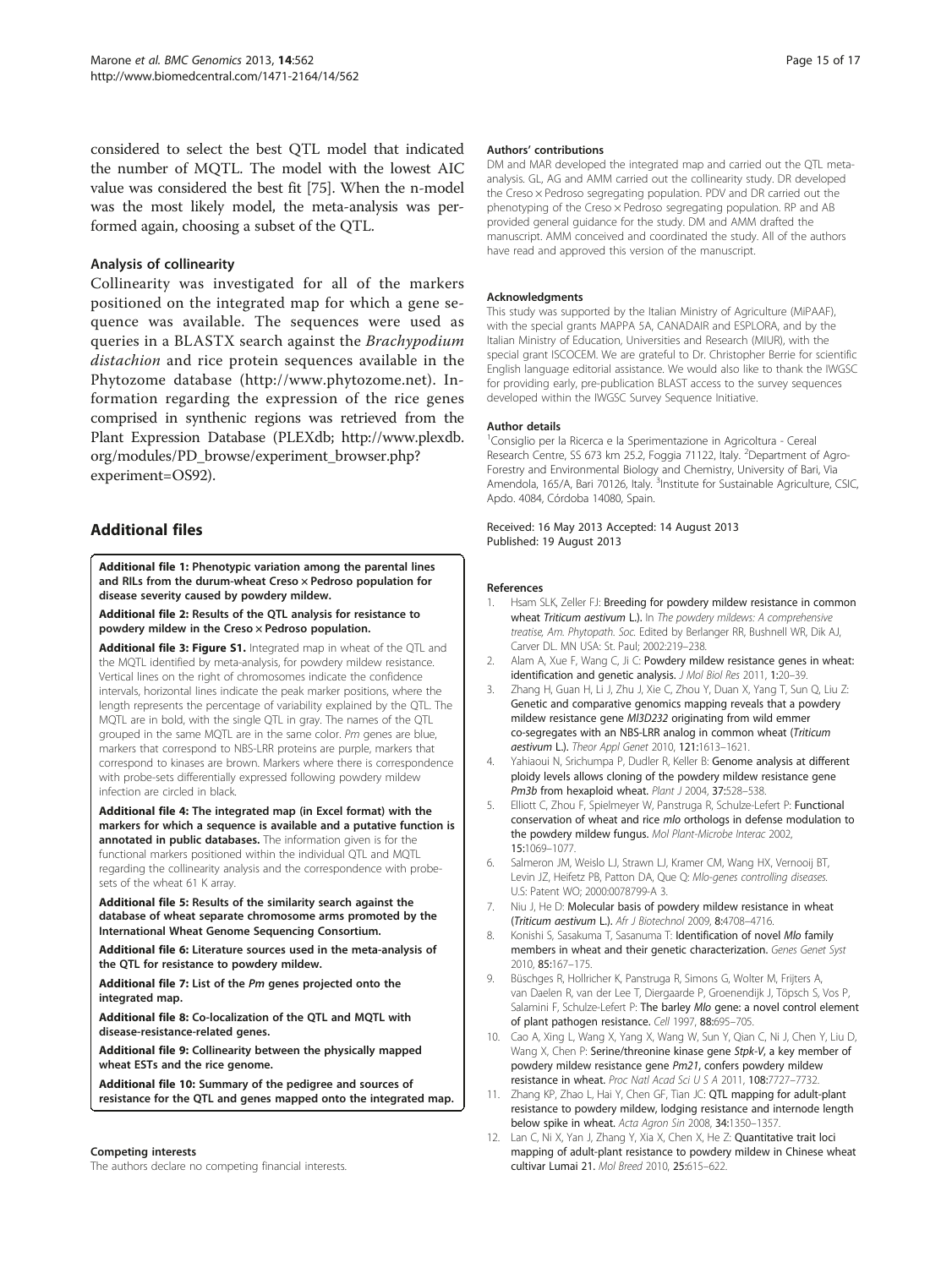- <span id="page-15-0"></span>13. Muranty H, Pavoine MT, Doussinault G, Barloy D: Origin of powdery mildew resistance factors in RE714, a wheat breeding line obtained from two interspecific crosses. Plant Breed 2010, 129:465–471.
- 14. Goffinet B, Gerber S: Quantitative trait loci: a meta-analysis. Genetics 2000, 155:463–473.
- 15. Quraishi UM, Abrouk M, Murat F, Pont C, Foucrier S, Desmaizieres G, Confolent C, Rivière N, Charmet G, Paux E, Murigneux A, Guerreiro L, Lafarge S, Le Gouis J, Feuillet C, Salse J: Cross-genome map based dissection of a nitrogen use efficiency ortho-metaQTL in bread wheat unravels concerted cereal genome evolution. Plant J 2011, 65:745–756.
- 16. Griffiths S, Simmonds J, Leverington M, Wang Y, Fish L, Sayers L, Alibert L, Orford S, Wingen L, Snape J: Meta-QTL analysis of the genetic control of crop height in elite European winter wheat germplasm. Mol Breeding 2010, 29:159–171.
- 17. Hanocq E, Laperche A, Jaminon O, Laine AL, Le Gouis J: Most significant genome regions involved in the control of earliness traits in bread wheat, as revealed by QTL meta-analysis. Theor Appl Genet 2007, 114:569–584.
- 18. Griffiths S, Simmonds J, Leverington M, Wang Y, Fish L, Sayers L, Alibert L, Orford S, Wingen L, Herry L, Faure S, Laurie D, Bilham L, Snape J: Meta-QTL analysis of the genetic control of ear emergence in elite European winter wheat germplasm. Theor Appl Genet 2009, 119:383–395.
- 19. Häberle J, Holzapfel J, Schweizer G, Hartl L: A major QTL for resistance against Fusarium head blight in European winter wheat. Theor Appl Genet 2009, 119:325–332.
- 20. Löffler M, Schön CC, Miedaner T: Revealing the genetic architecture of FHB resistance in hexaploid wheat (Triticum aestivum L.) by QTL meta-analysis. Mol Breed 2009, 23:473–488.
- 21. Marone D, Del Olmo AI, Laidò G, Sillero JC, Emeran AA, Russo MA, Ferragonio P, Giovanniello V, Mazzucotelli E, De Leonardis AM, De Vita P, Blanco A, Cattivelli L, Rubiales D, Mastrangelo AM: Genetic analysis of durable resistance against leaf rust in durum wheat. Mol Breed 2009, 24:25–39.
- 22. Marone D, Laido' G, Gadaleta A, Colasuonno P, Ficco DBM, Giancaspro A, Giove S, Panio G, Russo MA, De Vita P, Cattivelli L, Papa R, Blanco A, Mastrangelo AM: A high-density consensus map of A and B wheat genomes. Theor Appl Genet 2012, 125:1619–1638.
- 23. Crossa J, Burgueño J, Dreisigacker S, Vargas M, Herrera-Foessel SA, Lillemo M, Singh RP, Trethowan R, Warburton M, Franco J, Reynolds M, Crouch JH, Ortiz R: Association analysis of historical bread wheat germplasm using additive genetic covariance of relatives and population structure. Genetics 2007, 177:1889–1913.
- 24. Somers JD, Isaac P, Edwards K: A high-density microsatellite consensus map for bread wheat (Triticum aestivum L.). Theor Appl Genet 2004, 109:1105–1114.
- 25. Marone D, Panio G, Ficco DBM, Russo MA, De Vita P, Papa R, Rubiales D, Cattivelli L, Mastrangelo AM: Characterization of wheat DArT markers: genetic and functional features. Mol Genet Genomics 2012, 287:741–753.
- 26. Leister D: Tandem and segmental gene duplication and recombination in the evolution of plant disease resistance genes. Trends Genet 2004, 20:116–122.
- 27. Marone D, Russo MA, Laidò G, De Leonardis AM, Mastrangelo AM: Plant nucleotide binding site–leucine-rich repeat (NBS-LRR) genes: active guardians in host defense responses. Int J Mol Sci 2013, 14:7302–7326.
- 28. Shang J, Tao Y, Chen X, Zou Y, Lei C, Wang J, Li X, Zhao X, Zhang M, Lu Z, Xu J, Cheng Z, Wan J, Zhu L: Identification of a new rice blast resistance gene, pid3, by genomewide comparison of paired nucleotide-binding site–leucine-rich repeat genes and their pseudogene alleles between the two sequenced rice genomes. Genetics 2009, 182:1303–1311.
- 29. Truntzler M, Barrière Y, Sawkins MC, Lespinasse D, Betran J, Charcosset A, Moreau L: Meta-analysis of QTL involved in silage quality of maize and comparison with the position of candidate genes. Theor Appl Genet 2010, 121:1465–1482.
- 30. Gegas VC, Nazari A, Griffiths S, Simmonds J, Fish L, Orford S, Sayers L, Doonan JH, Snape JW: A genetic framework for grain size and shape variation in wheat. Plant Cell 2010, 22:1046-1056.
- 31. Swamy BPM, Vikram P, Dixit S, Ahmed HU, Kumar A: Meta-analysis of grain yield QTL identified during agricultural drought in grasses showed consensus. BMC Genomics 2011, 12:319.
- 32. Schweizer P, Stein N: Large-scale data integration reveals colocalization of gene functional groups with Meta-QTL for multiple disease resistance in barley. Mol Plant-Microbe Interac 2011, 24:1492–1501.
- 33. Piarulli L, Gadaleta A, Mangini G, Signorile MA, Pasquini M, Blanco A, Simeone R: Molecular identification of a new powdery mildew resistance gene on chromosome 2BS from Triticum turgidum ssp. dicoccum. Plant Sci 2012, 196:101–106.
- 34. Gao H, Zhu F, Jiang Y, Wu J, Yan W, Zhang Q, Jacobi A, Cai S: Genetic analysis and molecular mapping of a new powdery mildew resistant gene Pm46 in common wheat. Theor Appl Genet 2012, 125:967-973.
- 35. Xue F, Wang C, Li C, Duan X, Zhou Y, Zhao N, Wang Y, Ji W: Molecular mapping of a powdery mildew resistance gene in common wheat landrace Baihulu and its allelism with Pm24. Theor Appl Genet 2012, 125:1425–1432.
- 36. Yao G, Zhang J, Yang L, Xu H, Jiang Y, Xiong L, Zhang C, Zhang Z, Ma Z, Sorrells ME: Genetic mapping of two powdery mildew resistance genes in einkorn (Triticum monococcum L.) accessions. Theor Appl Genet 2007, 114:351–358.
- 37. Neu C, Stein N, Keller B: Genetic mapping of the Lr20-Pm1 resistance locus reveals suppressed recombination on chromosome arm 7AL in hexaploid wheat. Genome 2002, 45:737–744.
- Schmolke M, Mohler V, Hartl L, Zeller FJ, Hsam SLK: A new powdery mildew resistance allele at the Pm4 wheat locus transferred from einkorn (Triticum monococcum). Mol Breed 2012, 29:449–456.
- 39. Freitas-Astúa J, Bastianel M, Locali-Fabris EC, Novelli VM, Silva-Pinhati AC, Basílio-Palmieri AC, Targon MLPN, Machado MA: Differentially expressed stress-related genes in the compatible citrus-Citrus leprosis virus interaction. Genet Mol Biol 2007, 30:980–990.
- 40. Lan CX, Liang SS, Wang ZL, Yan J, Zhang Y, Xia XC, He ZH: Quantitative trait loci mapping for adult-plant resistance to powdery mildew in Chinese wheat cultivar Bainong 64. Phytopathology 2009, 99:1121–1126.
- 41. Chen Y, Hunger RM, Carver BF, Zhang H, Yan L: Genetic characterization of powdery mildew resistance in U.S. hard winter wheat. Mol Breed 2009, 24:141–152.
- 42. Beavis WD: QTL analysis: Power, precision, and accuracy. In Molecular dissection of complex traits. Edited by Paterson AH. Boca Raton, FL: CRC Press; 1998:145–161.
- 43. Blanco A, Gadaleta A, Cenci A, Carluccio AV, Abdelbacki AMM, Simeone R: Molecular mapping of the novel powdery mildew resistance gene Pm36 introgressed from Triticum turgidum var. dicoccoides in durum wheat. Theor Appl Genet 2008, 117:135–142.
- 44. Sorrels ME, La Rota M, Bermudes-Kandianis C, Greene RA, Kantety R, Munkvold JD, Miftahudin NI, Mahmoud A, Ma X, Gustafson PJ, Qi LL, Echalier B, Gill BS, Matthews DE, Lazo GR, Chao S, Anderson OD, Edwards H, Linkiewicz AM, Dubcovsky J, Akhunov ED, Dvorak J, Zhang D, Nguyen HT, Peng J, Lapitan NL, Gonzalez-Hernandez JL, Anderson JA, Hossain K, Kalavacharla V, Kianian SF, Choi DW, Close TJ, Dilbirligi M, Gill KS, Steber C, Walker-Simmons MK, McGuire PE, Qualset CO: Comparative DNA sequence analysis of wheat and rice genomes. Genome Res 2003, 13:1818–1827.
- 45. La Rota M, Kantety RV, Yu JK, Sorrells ME: Nonrandom distribution and frequencies of genomic and EST-derived microsatellite markers in rice, wheat, and barley. BMC Genomics 2005, 6:23.
- 46. Cifarelli RA, D'Onofrio O, Grillo R, Mango T, Cellini F, Piarulli L, Simeone R, Giancaspro A, Colasuonno P, Blanco A, Gadaleta A: Development of a new wheat microarray from a durum wheat totipotent cDNA library used for a powdery mildew resistance study. Cell Mol Biol Lett 2013, 18:231–248.
- 47. Chao S, Sharp PJ, Worland AJ, Warham EJ, Koebner RMD, Gale MD: RFLP-based genetic maps of wheat homoeologous group 7 chromosomes. Theor Appl Genet 1989, 78:495–504.
- 48. Naranjo T: Chromosome structure of durum wheat. Theor Appl Genet 1990, 79:397–400.
- 49. Liu CJ, Devos KM, Chinoy CN, Atkinson MD, Gale MD: Non-homoeologous translocations between group 4, 5 and 7 chromosomes in wheat and rye. Theor Appl Genet 1992, 83:305–312.
- 50. Chen J, Gustafson JP: Physical mapping of genetically mapped molecular markers in homoeologous group 7 chromosomes of wheat by in-situ hybridization. J Jiangsu Agric Coll 1994, 15:1-9.
- 51. Chen J, Gustafson JP: Chromosomal rearrangement of wheat (T. aestivum) chromosome 4A by in situ hybridization. Chin J Genet 1997, 24:39–47.
- 52. Blanco A, Bellomo MP, Cenci A, De Giovanni C, D'Ovidio R, Iacono E, Laddomada B, Pagnotta MA, Porceddu E, Sciancalepore A, Simeone R,